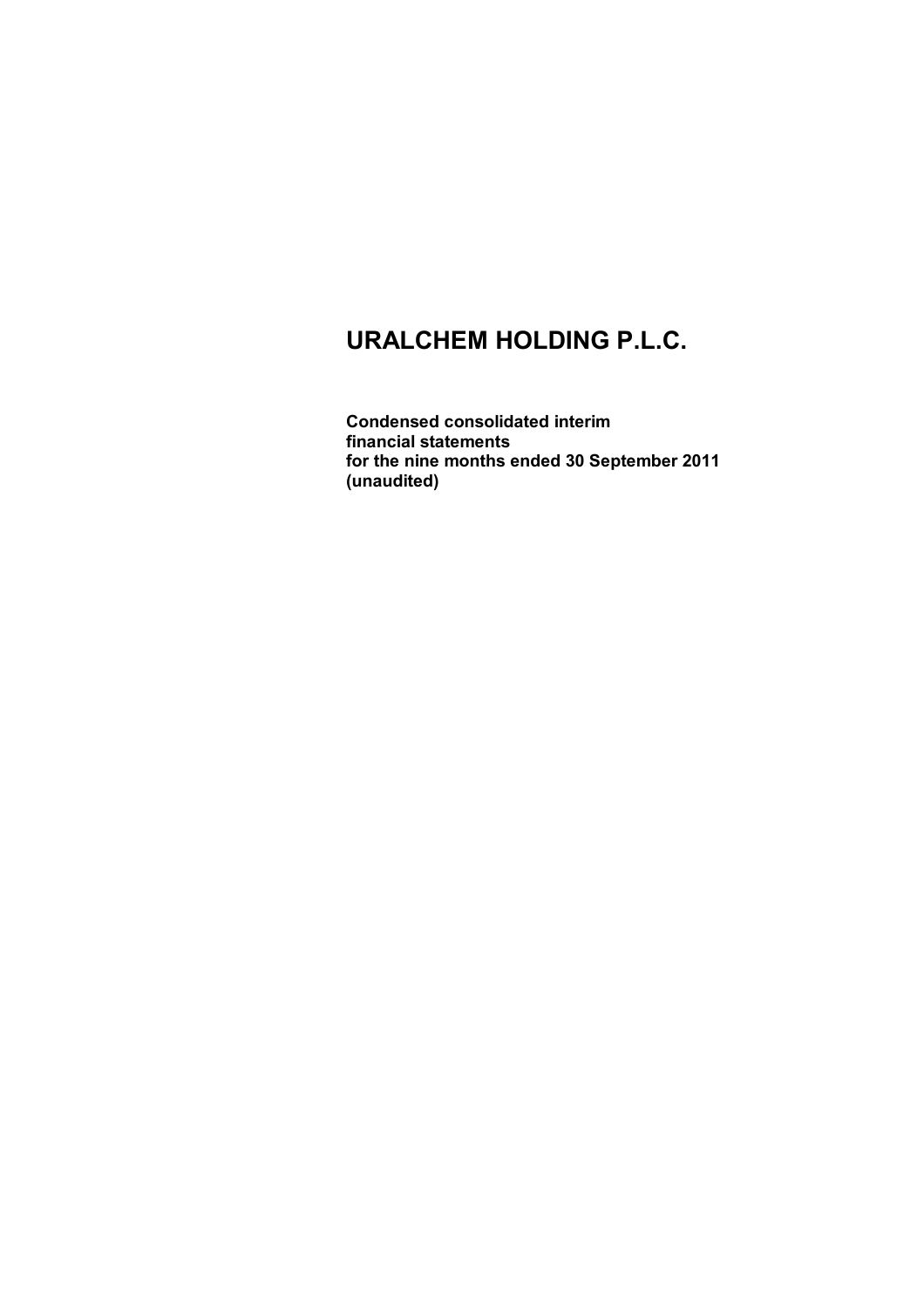# **TABLE OF CONTENTS**

### **Page**

| Statement of management's responsibilities for the preparation and approval of the unaudited condensed |  |
|--------------------------------------------------------------------------------------------------------|--|
| Condensed consolidated interim financial statements for the nine months ended 30 September 2011:       |  |
|                                                                                                        |  |
|                                                                                                        |  |
|                                                                                                        |  |
|                                                                                                        |  |
|                                                                                                        |  |
|                                                                                                        |  |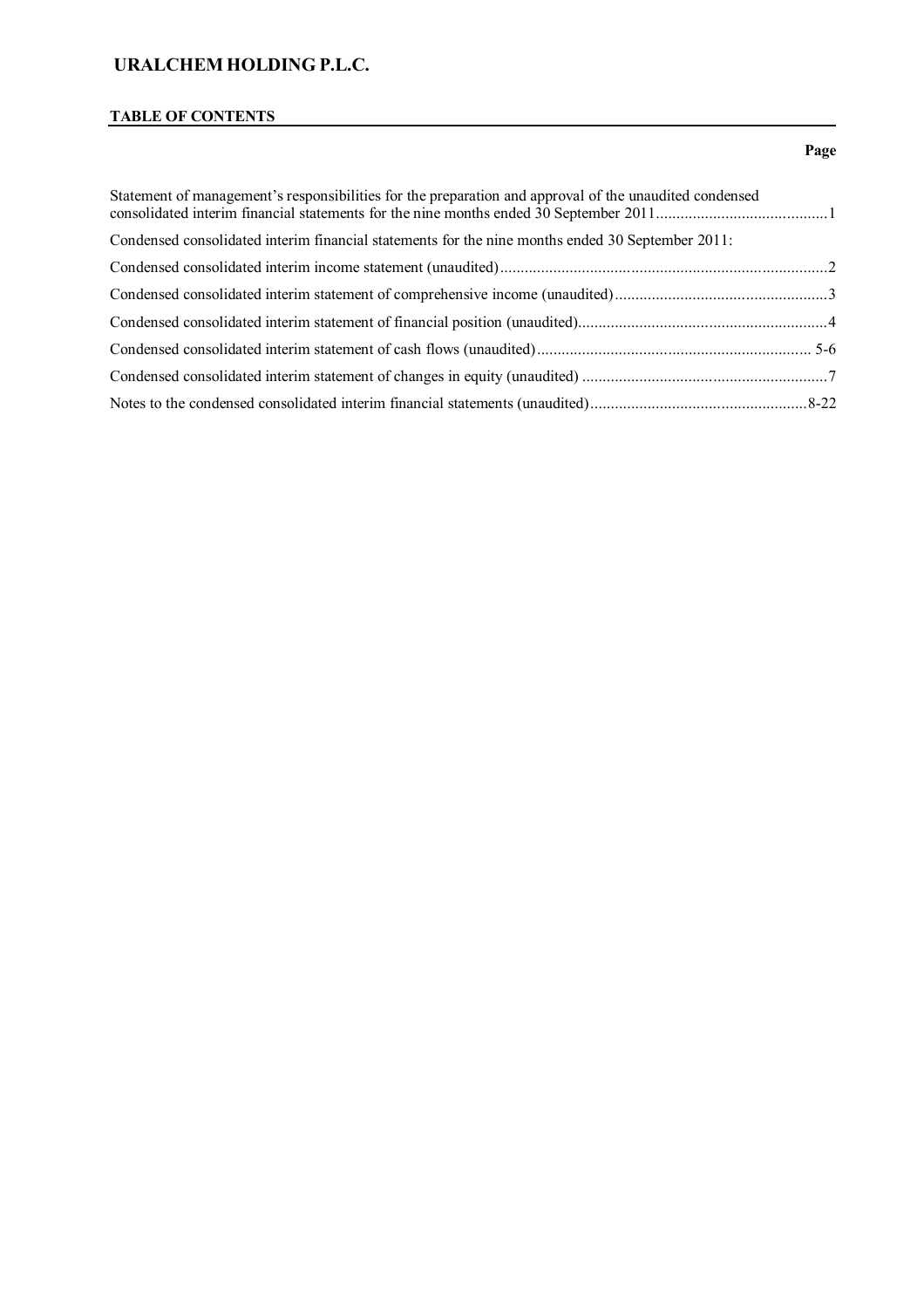### **STATEMENT OF MANAGEMENT'S RESPONSIBILITIES FOR THE PREPARATION AND APPROVAL OF THE CONDENSED CONSOLIDATED INTERIM FINANCIAL STATEMENTS FOR THE NINE MONTHS ENDED 30 SEPTEMBER 2011**

The following statement is made with a view to stipulate the responsibilities of management in relation to the unaudited condensed consolidated interim financial statements of UralChem Holding P.L.C. and its subsidiaries (the "Group").

Management is responsible for the preparation of condensed consolidated interim financial statements that present fairly the financial position of the Group as at 30 September 2011, the results of its operations for the nine months ended 30 September 2011, cash flows and changes in equity for the nine months then ended, in accordance with International Accounting Standard 34 Interim Financial Reporting.

In preparing the condensed consolidated interim financial statements, management is responsible for:

- selecting suitable accounting principles and applying them consistently;
- making judgements and estimates that are reasonable and prudent;
- stating whether International Financial Reporting Standards have been followed, subject to any material departures disclosed and explained in the condensed consolidated interim financial statements; and
- preparing the condensed consolidated interim financial statements on a going concern basis, unless it is inappropriate to presume that the Group will continue in business for the foreseeable future.

Management, within its competencies, is also responsible for:

- designing, implementing and maintaining an effective system of internal controls, throughout the Group;
- maintaining statutory accounting records in compliance with local legislation and accounting standards in the respective jurisdictions in which the Group operates;
- taking steps to safeguard the assets of the Group; and
- detecting and preventing fraud and other irregularities.

The condensed consolidated interim financial statements for the nine months ended 30 September 2011 were approved and signed on 30 November 2011 by:

Director Director Director

\_\_\_\_\_\_\_\_\_\_\_\_\_\_\_\_\_\_\_\_\_\_\_\_\_ \_\_\_\_\_\_\_\_\_\_\_\_\_\_\_\_\_\_\_\_\_\_\_\_\_ Victor Zorkin Charalambos Meivatzis

Limassol, Cyprus 30 November 2011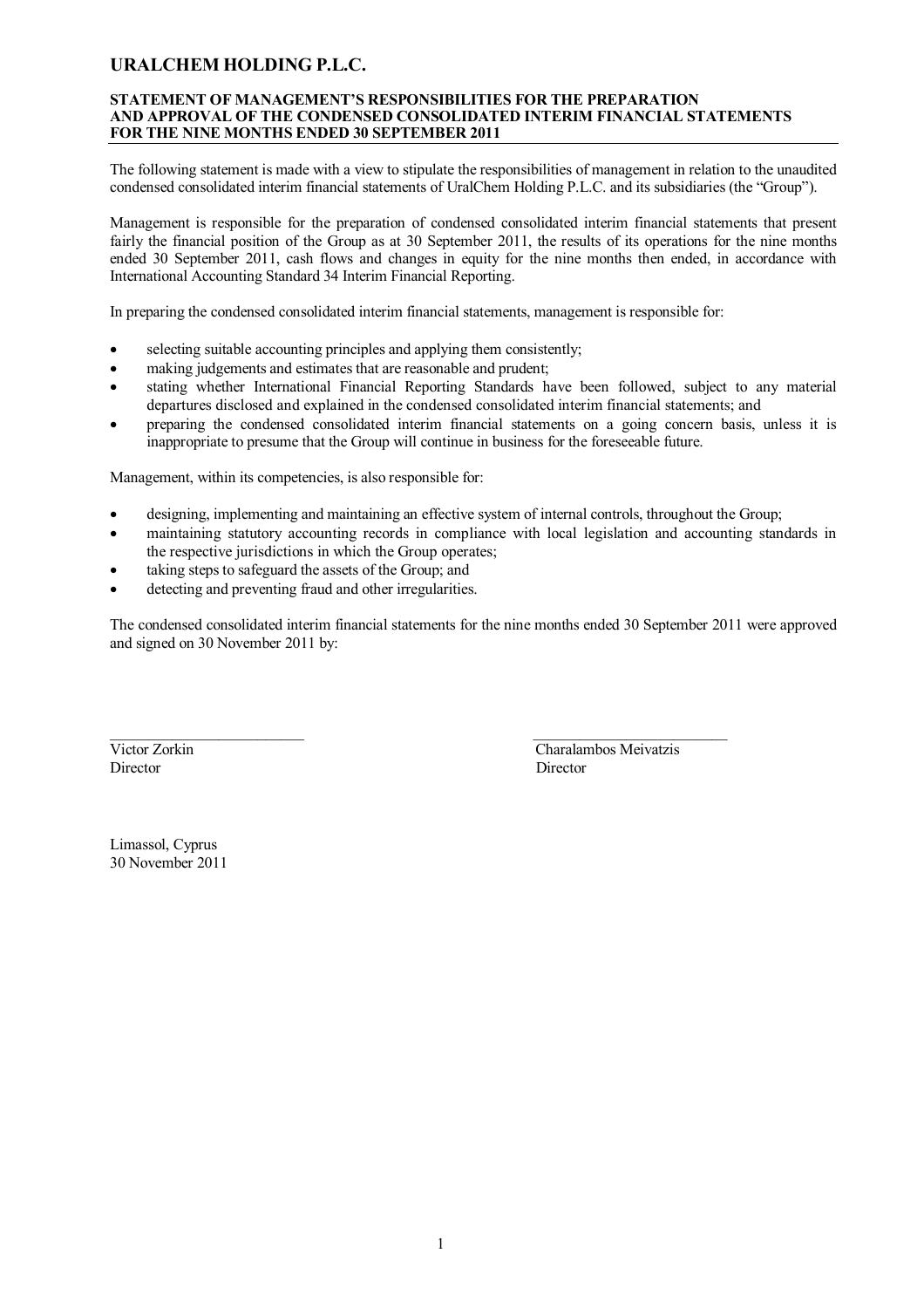# **CONDENSED CONSOLIDATED INTERIM INCOME STATEMENT FOR THE NINE MONTHS ENDED 30 SEPTEMBER 2011 (UNAUDITED)**

All amounts are in thousands of US Dollars unless otherwise stated

|                                     | <b>Notes</b> |             | Nine months ended<br>30 September |             | Three months ended<br>30 September |
|-------------------------------------|--------------|-------------|-----------------------------------|-------------|------------------------------------|
|                                     |              | 2011        | 2010                              | 2011        | 2010                               |
| Revenue                             |              |             |                                   |             |                                    |
| Sales of goods                      | 6            | 1,491,430   | 928,708                           | 498,114     | 297,935                            |
| Other sales                         |              | 64,073      | 51,723                            | 21,913      | 19,043                             |
| <b>Total revenue</b>                |              | 1,555,503   | 980,431                           | 520,027     | 316,978                            |
| Cost of sales                       | 7            | (656, 977)  | (536, 861)                        | (198, 225)  | (176,000)                          |
| <b>Gross profit</b>                 |              | 898,526     | 443,570                           | 321,802     | 140,978                            |
| Selling and distribution expenses   | 8            | (331, 510)  | (232, 451)                        | (102, 689)  | (74, 333)                          |
| General and administrative expenses | 9            | (85, 723)   | (83,242)                          | (27,318)    | (25,268)                           |
| Other operating income              |              | 11,835      | 6,868                             | 542         | 3,719                              |
| Other operating expenses            |              | (6,010)     | (9,032)                           | 6,765       | (1, 927)                           |
| <b>Operating profit</b>             |              | 487,118     | 125,713                           | 199,102     | 43,169                             |
| Interest income                     |              | 1,247       | 865                               | 85          | 159                                |
| Interest expense                    |              | (93, 253)   | (114, 518)                        | (29, 647)   | (35, 838)                          |
| Share of gain/(loss) of associates  |              | 969         | (735)                             | 637         | 430                                |
| Foreign exchange (loss)/gain from   |              |             |                                   |             |                                    |
| financing activities                |              | (31,270)    | (3,895)                           | (115, 507)  | 25,928                             |
| Profit before tax                   |              | 364,811     | 7,430                             | 54,670      | 33,848                             |
| Income tax                          |              | (75, 804)   | 4,196                             | (9,644)     | (8,741)                            |
| Profit for the period               |              | 289,007     | 11,626                            | 45,026      | 25,107                             |
| Attributable to:                    |              |             |                                   |             |                                    |
| Shareholders of the parent          |              | 280,793     | 17,022                            | 40,869      | 26,524                             |
| Non-controlling interests           |              | 8,214       | (5,396)                           | 4,157       | (1, 417)                           |
|                                     |              | 289,007     | 11,626                            | 45,026      | 25,107                             |
| <b>Earnings per share</b>           |              |             |                                   |             |                                    |
| Weighted average number of          |              |             |                                   |             |                                    |
| ordinary shares in issue during     |              |             |                                   |             |                                    |
| the period                          |              | 175,000,000 | 175,000,000                       | 175,000,000 | 175,000,000                        |
| Basic and diluted earnings          |              |             |                                   |             |                                    |
| per share (US dollars per share)    |              | 1.60        | 0.10                              | 0.23        | 0.15                               |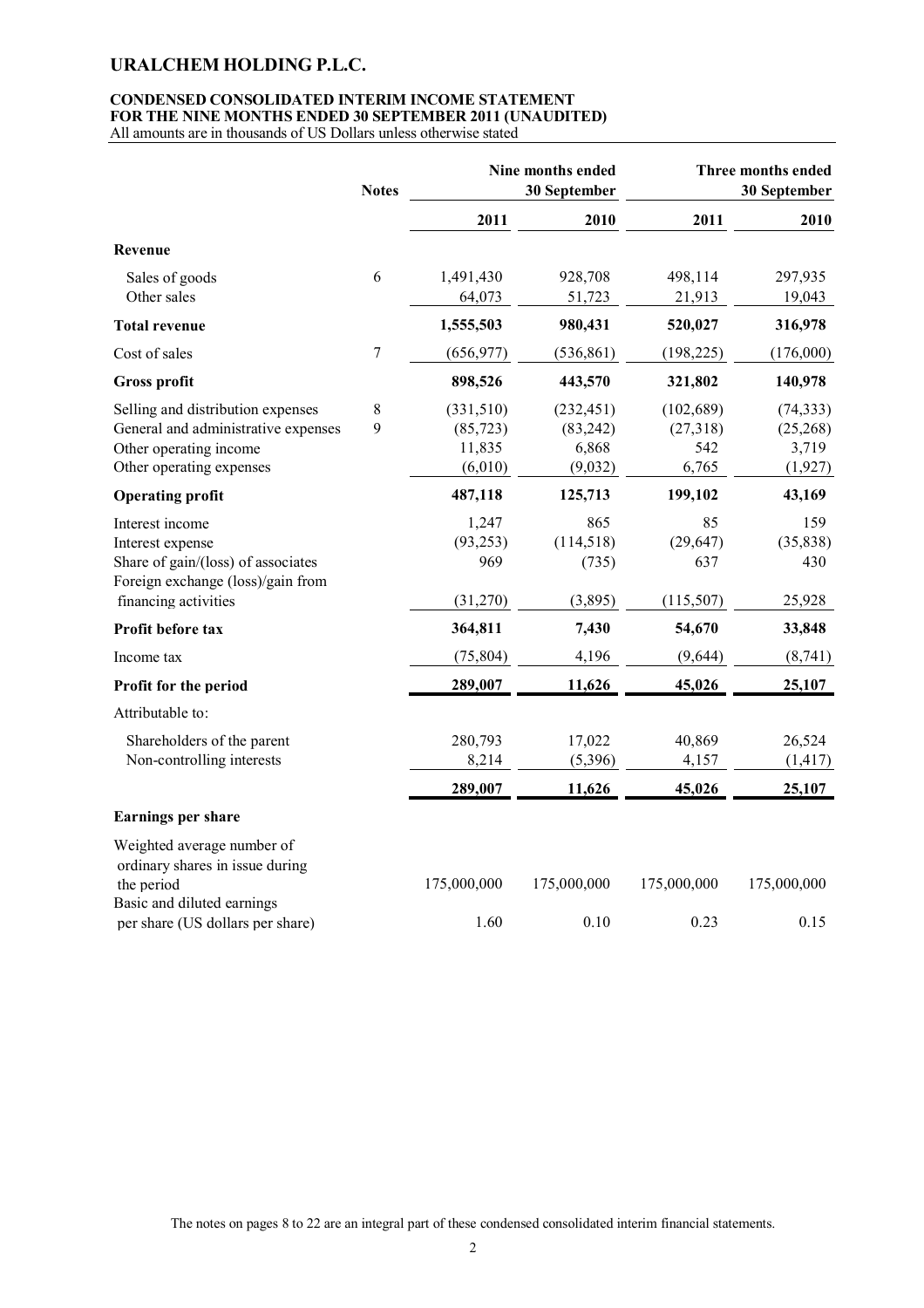### **CONDENSED CONSOLIDATED INTERIM STATEMENT OF COMPREHENSIVE INCOME FOR THE NINE MONTHS ENDED 30 SEPTEMBER 2011 (UNAUDITED)**

All amounts are in thousands of US Dollars unless otherwise stated

|                                                                                                                             | Nine months ended 30<br><b>September</b> |                   |                 | Three months ended 30<br>September |
|-----------------------------------------------------------------------------------------------------------------------------|------------------------------------------|-------------------|-----------------|------------------------------------|
|                                                                                                                             | 2011                                     | 2010              | 2011            | 2010                               |
| Profit for the period                                                                                                       | 289,007                                  | 11,626            | 45,026          | 25,107                             |
| Other comprehensive (loss)/income:<br>Effect of translation to presentation<br>currency                                     | (17,685)                                 | (1, 924)          | (23,606)        | 1,562                              |
| Other comprehensive (loss)/income                                                                                           | (17,685)                                 | (1,924)           | (23,606)        | 1,562                              |
| <b>Total comprehensive income</b><br>for the period<br>Total comprehensive income/(loss)<br>for the period attributable to: | 271,322                                  | 9,702             | 21,420          | 26,669                             |
| Shareholders of the parent<br>Non-controlling interests                                                                     | 261,456<br>9,866                         | 15,414<br>(5,712) | 18,601<br>2,819 | 26,307<br>362                      |
|                                                                                                                             | 271,322                                  | 9,702             | 21,420          | 26,669                             |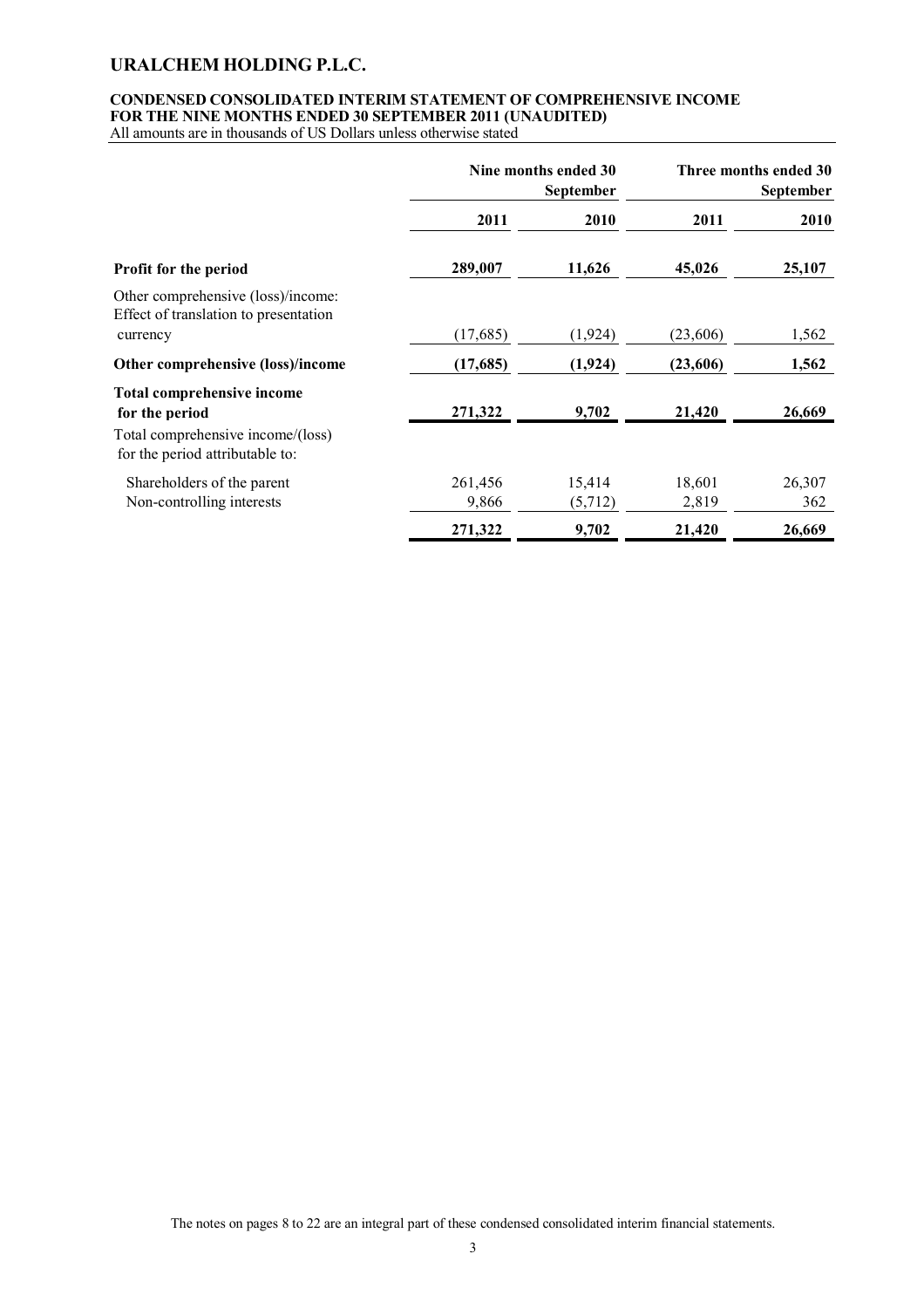### **CONDENSED CONSOLIDATED INTERIM STATEMENT OF FINANCIAL POSITION AS AT 30 SEPTEMBER 2011 (UNAUDITED)**

All amounts are in thousands of US Dollars unless otherwise stated

|                                            | <b>Notes</b> | 30 September 2011 | 31 December 2010 |
|--------------------------------------------|--------------|-------------------|------------------|
| <b>ASSETS</b>                              |              |                   |                  |
| Non-current assets                         |              |                   |                  |
| Property, plant and equipment              | 10           | 594,730           | 638,073          |
| Goodwill                                   |              | 160,452           | 168,329          |
| Intangible assets                          |              | 14,306            | 11,426           |
| Investments in associates                  |              | 34,777            | 34,715           |
| Inventories                                | 11           | 29,968            | 32,704           |
| Available-for-sale investments             |              | 168,793           | 176,530          |
| Long-term accounts receivable              |              | 2,623             | 3,072            |
| Other financial assets                     |              | 5,027             | 4,833            |
| Deferred tax assets                        |              | 56,018            | 72,305           |
|                                            |              | 1,066,694         | 1,141,987        |
| <b>Current assets</b>                      |              |                   |                  |
| Assets held for sale                       |              | 6,225             | 9,274            |
| Inventories                                | 11           | 125,825           | 112,938          |
| Trade and other receivables                |              | 92,164            | 103,115          |
| Advances paid and prepaid expenses         |              | 28,656            | 33,776           |
| Income tax receivable                      |              | 8,630             | 5,482            |
| Other taxes receivable                     |              | 61,127            | 54,788           |
| Other financial assets                     |              | 1,593             | 1,689            |
| Cash and cash equivalents                  |              | 63,257            | 46,410           |
|                                            |              | 387,477           | 367,472          |
| <b>TOTAL ASSETS</b>                        |              | 1,454,171         | 1,509,459        |
| <b>EQUITY AND LIABILITIES</b>              |              |                   |                  |
| <b>Capital and reserves</b>                |              |                   |                  |
| Share capital                              |              | 1,374             | 1,374            |
| Additional paid-in capital                 |              | 152,223           | 152,223          |
| Foreign currency translation reserve       |              | (88, 189)         | (68, 852)        |
| Retained earnings/(Accumulated deficit)    |              | 31,043            | (262, 630)       |
| <b>Equity attributable to shareholders</b> |              |                   |                  |
| of the parent                              |              | 96,451            | (177, 885)       |
| Non-controlling interests                  |              | 472               | 33,639           |
| <b>Total equity</b>                        |              | 96,923            | (144, 246)       |
| <b>Non-current liabilities</b>             |              |                   |                  |
| Loans and borrowings                       | 12           | 607,122           | 881,043          |
| Obligations under finance leases           |              | 43,309            | 37,543           |
| Trade and other payables                   |              | 10,651            | 8,936            |
| Retirement benefit obligations             |              | 8,566             | 8,655            |
| Deferred tax liabilities                   |              | 49,012            | 43,627           |
|                                            |              | 718,660           | 979,804          |
| <b>Current liabilities</b>                 |              |                   |                  |
| Loans and borrowings                       | 12           | 529,686           | 473,263          |
| Obligations under finance leases           |              | 12,163            | 10,604           |
| Trade and other payables                   |              | 72,736            | 114,911          |
| Non-controlling interest liability         | 3            | 3,323             |                  |
| Advances received                          |              | 11,455            | 56,041           |
| Income tax payable                         |              | 3,325             | 13,782           |
| Other taxes payable                        |              | 5,900             | 5,300            |
|                                            |              | 638,588           | 673,901          |
| <b>Total liabilities</b>                   |              | 1,357,248         | 1,653,705        |
| <b>TOTAL EQUITY AND LIABILITIES</b>        |              | 1,454,171         | 1,509,459        |
|                                            |              |                   |                  |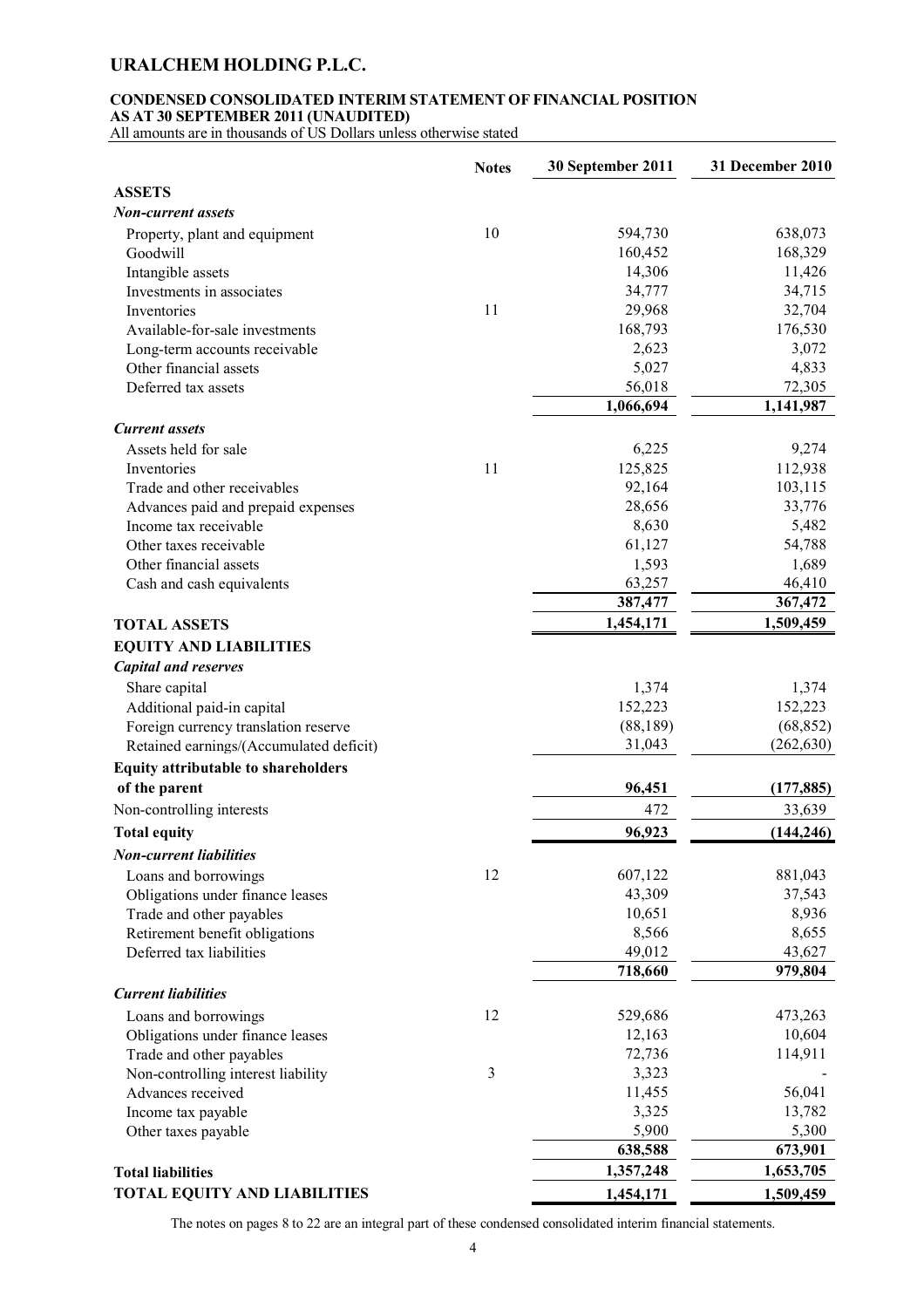### **CONDENSED CONSOLIDATED INTERIM STATEMENT OF CASH FLOWS FOR THE NINE MONTHS ENDED 30 SEPTEMBER 2011 (UNAUDITED)**

All amounts are in thousands of US Dollars unless otherwise stated

|                                                         | Nine months ended<br>30 September 2011 | Nine months ended<br>30 September 2010 |
|---------------------------------------------------------|----------------------------------------|----------------------------------------|
| <b>Operating activities</b>                             |                                        |                                        |
| Profit before tax                                       | 364,811                                | 7,430                                  |
| Adjustments for:                                        |                                        |                                        |
| Depreciation of property, plant and equipment           | 70,809                                 | 78,280                                 |
| Amortisation of intangible assets                       | 2,236                                  | 1,251                                  |
| Change in provisions and allowances                     | (412)                                  | 610                                    |
| Write-down of inventory to net realisable value         | 1,138                                  | 1,614                                  |
| Loss on disposal of property, plant and equipment       | 4,099                                  | 1,039                                  |
| Foreign exchange loss, net                              | 31,101                                 | 6,363                                  |
| Share of (gain)/loss of associates                      | (969)                                  | 735                                    |
| Gain on disposal of subsidiaries                        | (588)                                  |                                        |
| Interest income                                         | (1,247)                                | (865)                                  |
| Interest expense                                        | 93,253                                 | 114,518                                |
| Operating cash flows before working capital changes     | 564,231                                | 210,975                                |
| Increase in inventory                                   | (26, 865)                              | (21, 598)                              |
| Decrease/(increase) in trade and other receivables      | 9,953                                  | (17,298)                               |
| Decrease in advances paid and prepaid expenses          | 3,901                                  | 3,735                                  |
| (Increase)/decrease in other taxes receivable           | (8,790)                                | 35,764                                 |
| Increase in retirement benefit obligations              | 322                                    | 553                                    |
| Decrease in trade and other payables                    | (18, 463)                              | (509)                                  |
| Decrease in advances received                           | (46, 538)                              | (27, 840)                              |
| Increase in other taxes payable                         | 1,036                                  | 1,353                                  |
| <b>Cash generated from operations</b>                   | 478,787                                | 185,135                                |
| Interest paid                                           | (79, 971)                              | (102,780)                              |
| Income tax paid                                         | (69,075)                               | (17, 894)                              |
| Net cash generated from operating activities            | 329,741                                | 64,461                                 |
| <b>Investing activities</b>                             |                                        |                                        |
| Acquisition of short-term promissory note               |                                        | (35,000)                               |
| Proceeds from disposal of subsidiaries                  | 1,076                                  |                                        |
| Payments for property, plant and equipment              | (50, 777)                              | (29, 278)                              |
| Proceeds from disposal of property, plant and equipment | 9,963                                  | 5,071                                  |
| Payments for intangible assets                          | (6,373)                                | (2,290)                                |
| Loans issued                                            | (773)                                  | (28, 870)                              |
| Proceeds from repayment of loans issued                 | 808                                    | 48,013                                 |
| Interest received                                       | 228                                    | 16,040                                 |
| Net cash used in investing activities                   | (45, 848)                              | (26,314)                               |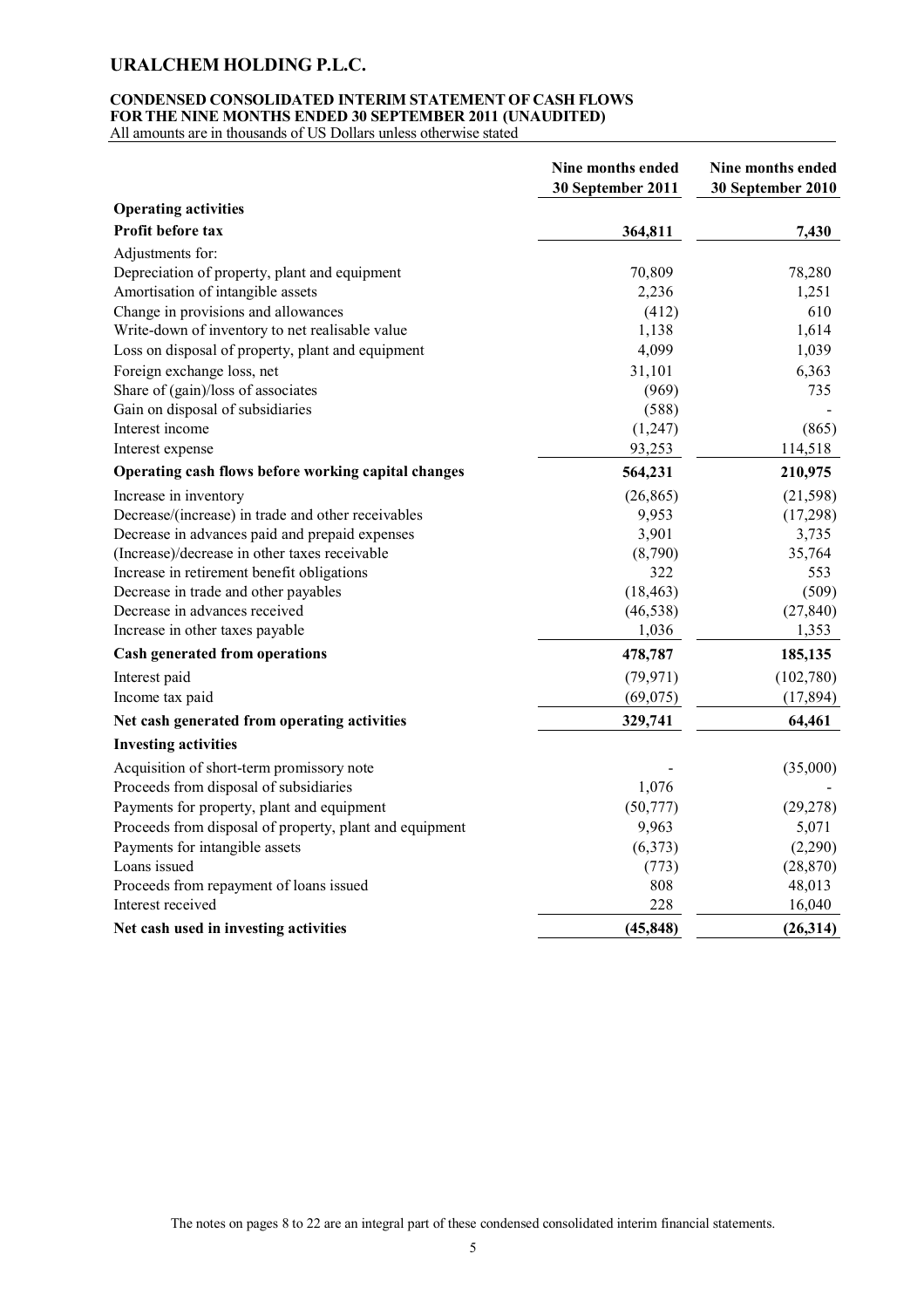# **CONDENSED CONSOLIDATED INTERIM STATEMENT OF CASH FLOWS FOR THE NINE MONTHS ENDED 30 SEPTEMBER 2011 (CONTINUED) (UNAUDITED)**

All amounts are in thousands of US Dollars unless otherwise stated

|                                                          | Nine months ended<br>30 September 2011 | Nine months ended<br>30 September 2010 |
|----------------------------------------------------------|----------------------------------------|----------------------------------------|
| <b>Financing activities</b>                              |                                        |                                        |
| Proceeds from short-term loans and borrowings            | 225,623                                | 133,894                                |
| Proceeds from long-term loans and borrowings             | 36,170                                 | 92,992                                 |
| Repayment of short-term loans and borrowings             | (484,445)                              | (291, 360)                             |
| Distribution of dividends received from the associate    |                                        |                                        |
| to parent company                                        | (15,778)                               |                                        |
| Increase of ownership in subsidiaries                    | (27, 350)                              | (577)                                  |
| Proceeds from issue of shares by a subsidiary            | 526                                    |                                        |
| Repayment of principal amounts of finance leases         | (6,267)                                | (4, 443)                               |
| Net cash used in financing activities                    | (271, 521)                             | (69, 494)                              |
| Net increase/(decrease) in cash and cash equivalents     | 12,372                                 | (31, 347)                              |
| Cash and cash equivalents at the beginning of the period | 46,410                                 | 53,658                                 |
| Effect of exchange rate changes on the balance           |                                        |                                        |
| of cash held in foreign currencies                       | 4,475                                  | (122)                                  |
| Cash and cash equivalents at the end of the period       | 63,257                                 | 22,189                                 |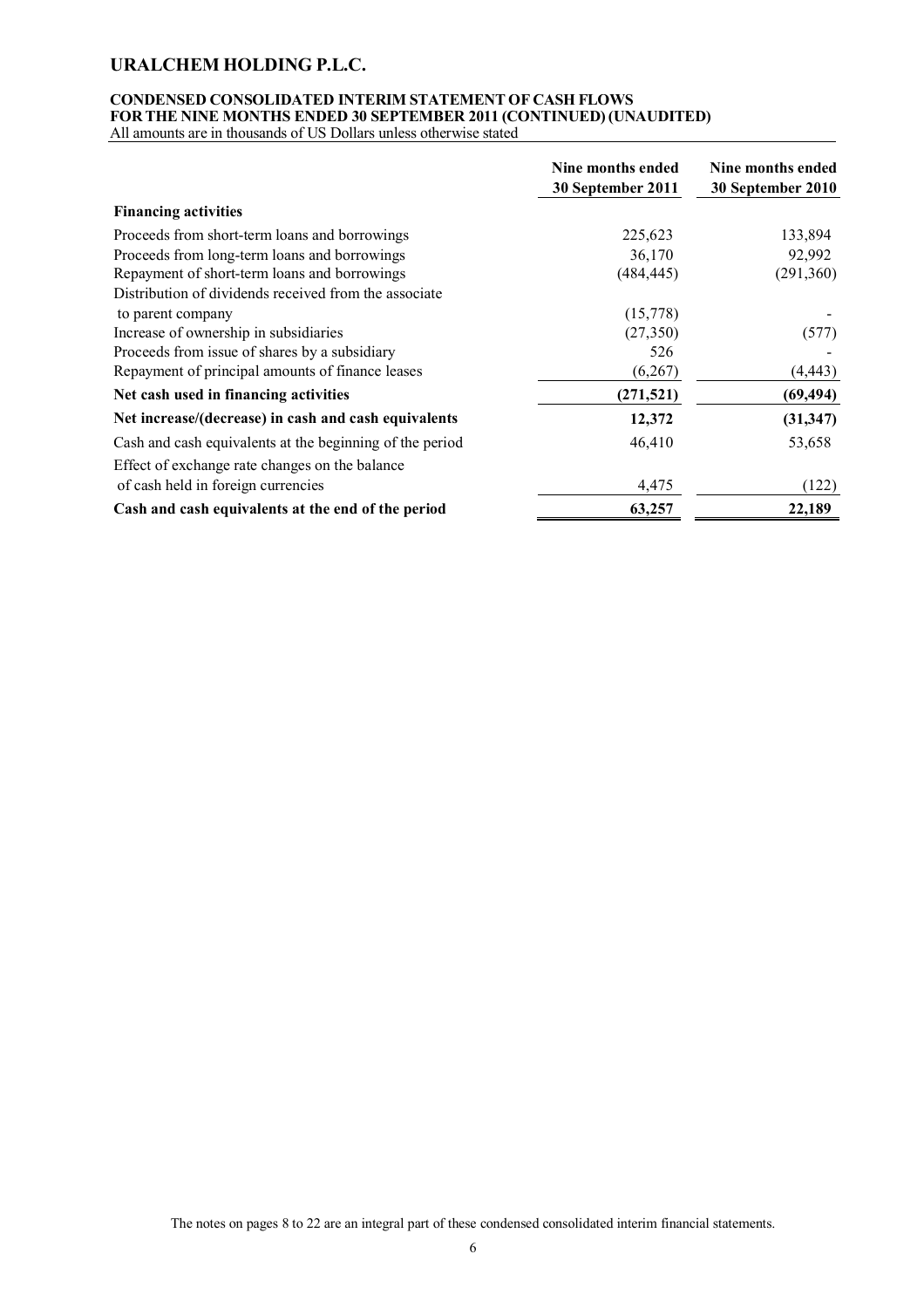#### **CONDENSED CONSOLIDATED INTERIM STATEMENT OF CHANGES IN EQUITY FOR THE NINE MONTHS ENDED 30 SEPTEMBER 2011 (UNAUDITED)**

All amounts are in thousands of US Dollars unless otherwise stated

|                                                                                                                                                                       |              |               |                                         |                                               | Attributable to shareholders of the company     |                      |                                  |                             |
|-----------------------------------------------------------------------------------------------------------------------------------------------------------------------|--------------|---------------|-----------------------------------------|-----------------------------------------------|-------------------------------------------------|----------------------|----------------------------------|-----------------------------|
|                                                                                                                                                                       | <b>Notes</b> | Share capital | <b>Additional</b><br>paid-in<br>capital | Foreign<br>currency<br>translation<br>reserve | (Accumulated<br>deficit<br>Retained<br>earnings | <b>Total</b>         | Non-<br>controlling<br>interests | <b>Total</b>                |
| <b>Balance as at 1 January 2010</b>                                                                                                                                   |              | 1,374         | 152,223                                 | (66, 636)                                     | (259, 386)                                      | (172, 425)           | 73,121                           | (99, 304)                   |
| Profit/(loss) for the period<br>Other comprehensive loss                                                                                                              |              |               |                                         | (1,608)                                       | 17,022                                          | 17,022<br>(1,608)    | (5,396)<br>(316)                 | 11,626<br>(1, 924)          |
| <b>Total comprehensive (loss)/income</b><br>for the period                                                                                                            |              |               |                                         | (1,608)                                       | 17,022                                          | 15,414               | (5,712)                          | 9,702                       |
| Increase of ownership in a subsidiary<br>Disposal of subsidiaries                                                                                                     |              |               |                                         |                                               | (55)<br>2,027                                   | (55)<br>2,027        | (522)<br>3,392                   | (577)<br>5,419              |
| Balance as at 30 September 2010                                                                                                                                       |              | 1,374         | 152,223                                 | (68, 244)                                     | (240, 392)                                      | (155, 039)           | 70,279                           | (84,760)                    |
| <b>Balance as at 1 January 2011</b>                                                                                                                                   |              | 1,374         | 152,223                                 | (68, 852)                                     | (262, 630)                                      | (177, 885)           | 33,639                           | (144, 246)                  |
| Profit for the period<br>Other comprehensive (loss)/income                                                                                                            |              |               |                                         | (19, 337)                                     | 280,793                                         | 280,793<br>(19, 337) | 8,214<br>1,652                   | 289,007<br>(17,685)         |
| Total comprehensive income for the period                                                                                                                             |              |               |                                         | (19, 337)                                     | 280,793                                         | 261,456              | 9,866                            | 271,322                     |
| Increase in non-controlling interests due to<br>additional share issue by a subsidiary<br>Increase of ownership in subsidiaries<br>Non-controlling interest liability | 3            |               |                                         |                                               | 7,927<br>4,953                                  | 7,927<br>4,953       | 519<br>(30, 576)<br>(12, 976)    | 519<br>(22, 649)<br>(8,023) |
| <b>Balance as at 30 September 2011</b>                                                                                                                                |              | 1,374         | 152,223                                 | (88, 189)                                     | 31,043                                          | 96,451               | 472                              | 96,923                      |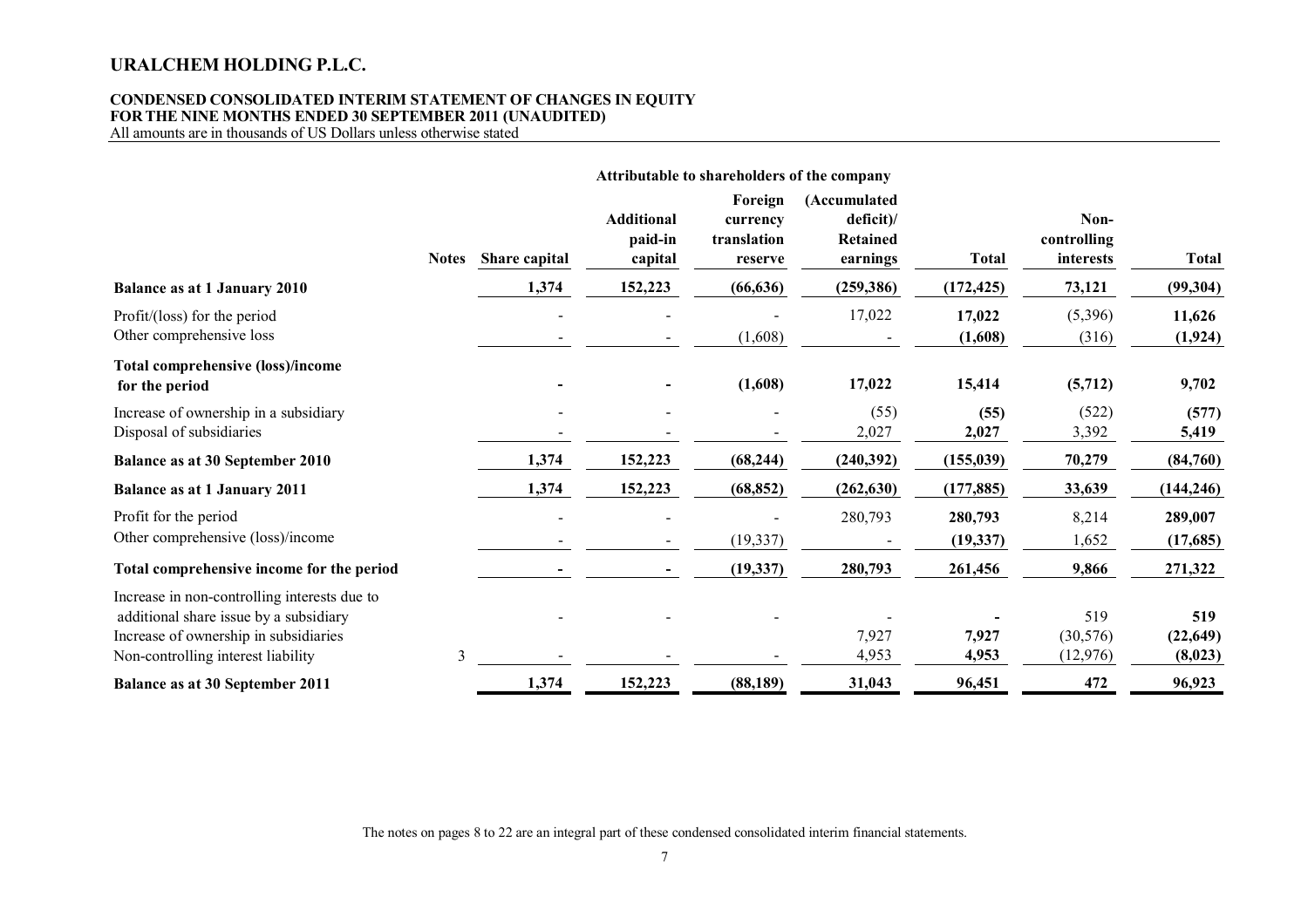### **NOTES TO THE CONDENSED CONSOLIDATED INTERIM FINANCIAL STATEMENTS FOR THE NINE MONTHS ENDED 30 SEPTEMBER 2011 (UNAUDITED)** All amounts are in thousands of US Dollars unless otherwise stated

**1. GENERAL INFORMATION**

### **Organisation**

UralChem Holding P.L.C. ("the Company") is a public limited company which was incorporated in Cyprus on 4 May 2006. As at 30 September 2011, the Company was 95.5% owned by CI-Chemical Invest Limited, incorporated in Cyprus. The remaining 4.5% of the Company's shares were held by management. The principal beneficial shareholder of the Company is Mr. Dmitry A. Mazepin. The Company's main office is located at 249, 28th Oktovriou Street, Lophitis Business Center, 1st floor, Office 101, P.C. Limassol 3035, Cyprus.

### **Principal business activities**

The principal business activities of the Group are the production and distribution of mineral fertilisers. The main products of the Group are nitrogen based, phosphate based and complex fertilisers. The major production facilities of the Group are located in the Moscow, Perm and Kirov regions of the Russian Federation.

#### **Market conditions**

During nine months ended 30 September 2011 the development of global economic environment provided significant price growth for all basic fertilizers.

Upward price trend in the ammonia market was due to supply deficit and stable demand growth in Europe, USA, South –Eastern Asia and North Africa. Ammonia prices increased by 46.0% during nine months of 2011 as compared to nine months of 2010. Urea market experienced traditional market weakening at the end of first quarter 2011, strong price growth through second quarter and futher short downward correction and stabilisation of the price level. The main reason for price changes was a strong misbalance between firm demand growth in Asia, Latin America and Africa markets and tight supply. High urea prices were also supported by strong commodity prices. Prices for ammonium nitrate showed stable growth since May 2011, however decrease on the main markets during the third quarter 2011 led to reduction of prices to the level of the beginning of the year. Global phosphates market showed stable price growth since the beginning of the year.

As at 30 September 2011, the Group had a working capital deficiency of USD 251,111 thousand (2010: USD 306,429 thousand). The primary cause of the working capital deficit relates to the Group's short-term loans and borrowings in the amount of USD 529,686 thousand (31 December 2010: USD 473,263 thousand) which are repayable within twelve months from the end of the reporting period.

Management believes based on the information discussed above, that the Group will be able to meet its borrowing obligations and that the Group will continue to generate positive operating cash flows.

### **2. BASIS OF PREPARATION**

The condensed consolidated interim financial statements of the Group have been prepared in accordance with International Accounting Standard ("IAS") 34 Interim Financial Reporting, as issued by the International Accounting Standards Board, except for accounting for investments in associates.

These condensed consolidated interim financial statements are prepared based on the accounting policies applied in the annual consolidated financial statements of the Group for the year ended 31 December 2010, and should be read in conjunction with the consolidated financial statements and accompanying notes included in the Group's consolidated financial statements for the year ended 31 December 2010.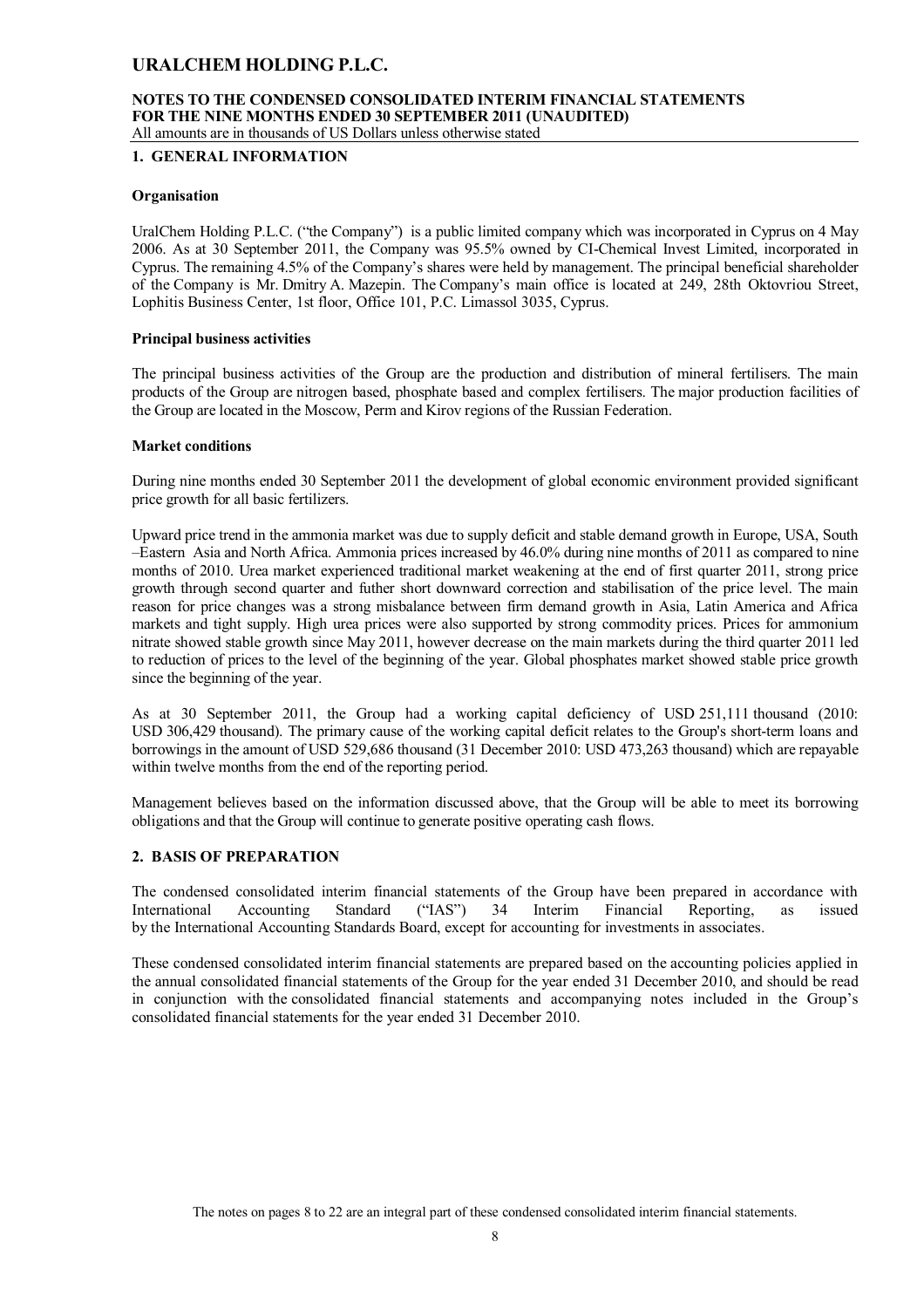# **NOTES TO THE CONDENSED CONSOLIDATED INTERIM FINANCIAL STATEMENTS FOR THE NINE MONTHS ENDED 30 SEPTEMBER 2011 (UNAUDITED)**

All amounts are in thousands of US Dollars unless otherwise stated

#### **3. BUSINESS COMBINATIONS**

#### *Non-controlling interest liability*

During the nine months ended 30 September 2011, the Group made offers to acquire the remaining non-controlling interests in the two Group subsidiaries. At the date of approval of these condensed consolidated interim financial statements, the Group has already received acceptance from several non-controlling shareholders, and the management assess the probability of the future outflow of economic benefits as highly probable. In accordance with IFRS, the Group recognised a liability in the amount equal to the fair value of the ultimate cash obligation. The difference between the carrying value of the non-controlling interest derecognised in the statement of changes in equity and the fair value of liability was recognised as an increase in retained earnings. The maximum amount of obligation which the Group could potentially face under these offers and the prepayments made to the noncontrolling shareholders under one of the offers were reported net in the statement of financial position in the amount of USD 3,323 thousand.

### *Increase of ownership interest in VMF in 2011 by the Group*

During the nine months ended 30 September 2011, the Group acquired, through a number of transactions with non-controlling shareholders, an additional 10.04% of VMF's shares for a total cash consideration of USD 22,643 thousand, increasing its ownership in the company to 99.9%. The carrying value of VMF's net assets at the dates when the shares were acquired ranged from USD 245,346 thousand to USD 268,312 thousand. As a result of these transactions, the Group recognised a decrease in net assets attributable to non-controlling interests in the amount of USD 30,568 thousand. The excess of the Group's share in net assets acquired over the consideration paid of USD 7,925 thousand was recognised directly in the statement of changes in equity as an increase in retained earnings.

#### **4. DISPOSAL OF SUBSIDIARY**

During the nine months ended 30 September 2011, the Group sold its 100.0% interest in a subsidiary for a total consideration of USD 5,275 thousand, net of cash disposed. The consideration in the amount of USD 4,199 thousand was recorded as other receivables in these condensed consolidated interim financial statements. The amount of cash disposed equalled USD 333 thousand. At the date of disposal the net assets of this company amounted to USD 8,125 thousand.

As a result of this disposal, the Group recognised a gain on disposal of subsidiary in the amount of USD 588 thousand, which was recorded as other income in the income statement in these condensed consolidated interim financial statements.

### **5. SEGMENT INFORMATION**

For management purposes the Group is organised into two segments, Nitrogen Fertilisers and Phosphate Fertilisers. Reports reviewed by the Chief Executive Officer (the "chief operating decision maker") that are used to assess performance and allocate resources are prepared on the same basis.

- Nitrogen Fertilisers: The nitrogen fertilisers segment comprises subsidiaries engaged in the production of nitrogen based fertilisers, complex fertilisers, ammonia, inorganic acids and other chemical products. The major subsidiaries and branches allocated to the nitrogen fertilisers segment are KCCW Mineral Fertiliser Plant OJSC ("KCCW MFP"), located in the Kirov region of the Russian Federation, and Azot branch of Uralchem OJSC ("Azot branch"), located in the Perm region of the Russian Federation; and
- Phosphate Fertilisers: The phosphate fertilisers segment comprises subsidiaries engaged in the production of phosphate based fertilisers, complex fertilisers and inorganic acids. The major subsidiary allocated to the phosphate fertilisers segment is Voskresensk Mineral Fertilisers OJSC ("VMF"), located in the Moscow region of the Russian Federation.

The chief operating decision maker does not regularly review the operating results of other operations, and these operations are not reported as separate operating segments. These other operations contain smaller subsidiaries which engage in a variety of businesses, for example electricity and heat energy generation, construction, repairs and maintenance and processing of waste water.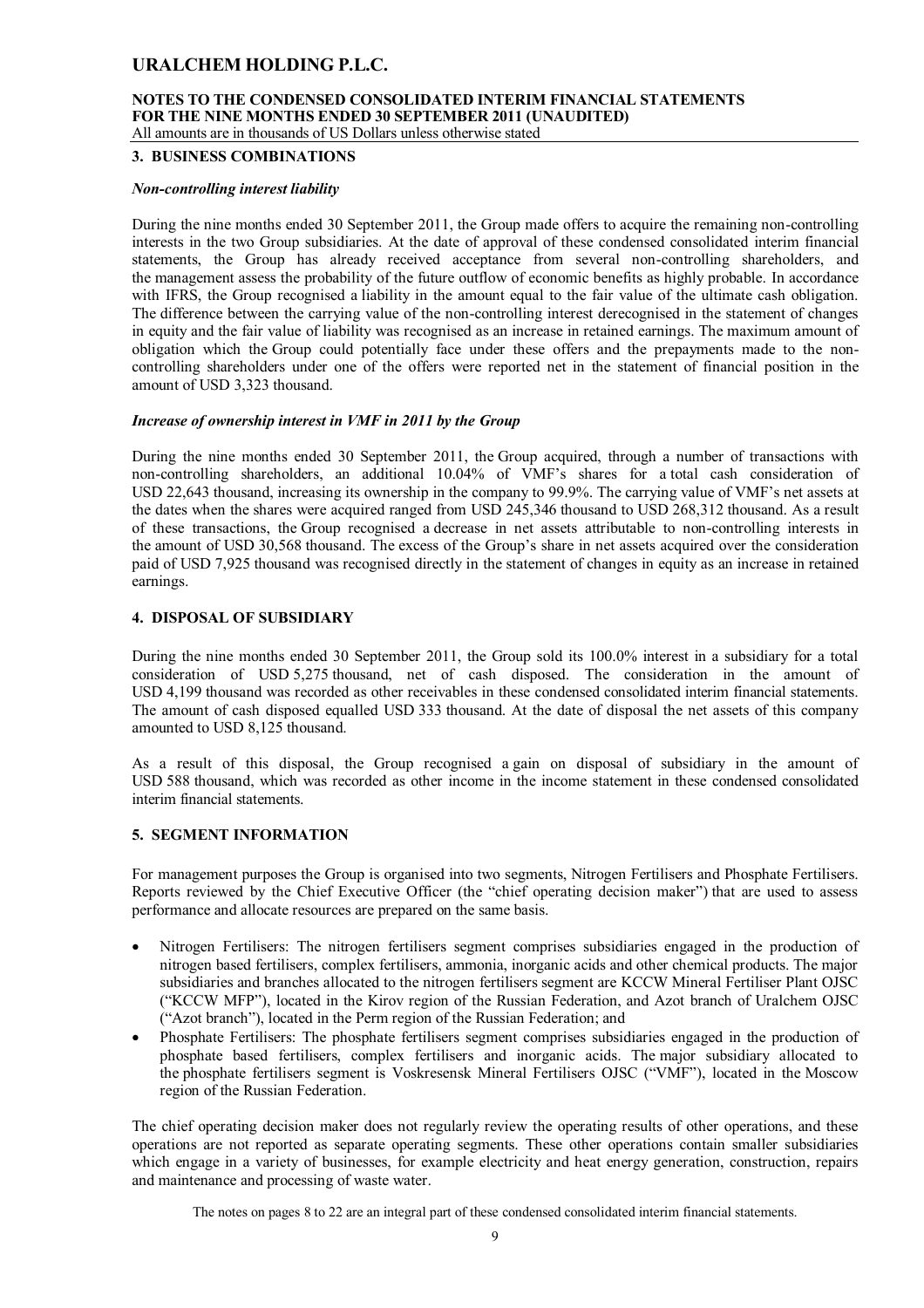# **NOTES TO THE CONDENSED CONSOLIDATED INTERIM FINANCIAL STATEMENTS FOR THE NINE MONTHS ENDED 30 SEPTEMBER 2011 (UNAUDITED)**

All amounts are in thousands of US Dollars unless otherwise stated

The profitability of the two operating segments is primarily measured based on OIBDA, which the Group defines as operating profit adjusted for depreciation and amortisation. Since this term is not a standard IFRS measure, the Group's definition of OIBDA may differ from that of other companies. Costs and assets of subsidiaries of the Group engaged in transportation, sales and marketing activities are allocated (pro rata volume of services rendered by these companies to the operating segments) to operating segments within management reports reviewed by the chief operating decision maker. Costs and assets of subsidiaries of the Group engaged in other operations are not allocated to operating segments within management reports reviewed by the chief operating decision maker.

Segment information provided to the chief operating decision maker for the reportable segments for the nine months ended 30 September 2011 is as follows:

| Nine months ended 30 September 2011 | Nitrogen<br>fertilisers | Phosphate<br>fertilisers | <b>Total</b> |
|-------------------------------------|-------------------------|--------------------------|--------------|
| Revenue from external customers     | 1,162,459               | 328,971                  | 1,491,430    |
| Inter-segment revenue               | 25,453                  | 1,065                    | 26,518       |
| <b>Total segment revenue</b>        | 1,187,912               | 330,036                  | 1,517,948    |
| <b>OIBDA</b>                        | 514,947                 | 74,861                   | 589,808      |
| Nine months ended 30 September 2010 | Nitrogen<br>fertilisers | Phosphate<br>fertilisers | <b>Total</b> |
| Revenue from external customers     | 723,118                 | 205,590                  | 928,708      |
| Inter-segment revenue               | 22,335                  | 446                      | 22,781       |
| Total segment revenue               | 745,453                 | 206,036                  | 951,489      |
| <b>OIBDA</b>                        | 222,476                 | 11,730                   | 234,206      |

The total reportable segment OIBDA is reconciled to consolidated profit before tax as follows:

| Nine months ended 30 September 2011                                                         | <b>Nitrogen</b><br>fertilisers | Phosphate<br>fertilisers | <b>Total</b>                                 |
|---------------------------------------------------------------------------------------------|--------------------------------|--------------------------|----------------------------------------------|
| Segment OIBDA                                                                               | 514,947                        | 74,861                   | 589,808                                      |
| <b>Unallocated operating activity</b>                                                       |                                |                          |                                              |
| Depreciation and amortisation<br>Corporate overheads<br>Other<br>Intersegment operations    |                                |                          | (73, 045)<br>(32,950)<br>(29, 524)<br>32,829 |
| Group operating profit                                                                      |                                |                          | 487,118                                      |
| Interest income<br>Interest expense<br>Share of gain of associates<br>Foreign exchange loss |                                |                          | 1,247<br>(93, 253)<br>969<br>(31,270)        |
| from financing activities<br>Group profit before tax                                        |                                |                          | 364,811                                      |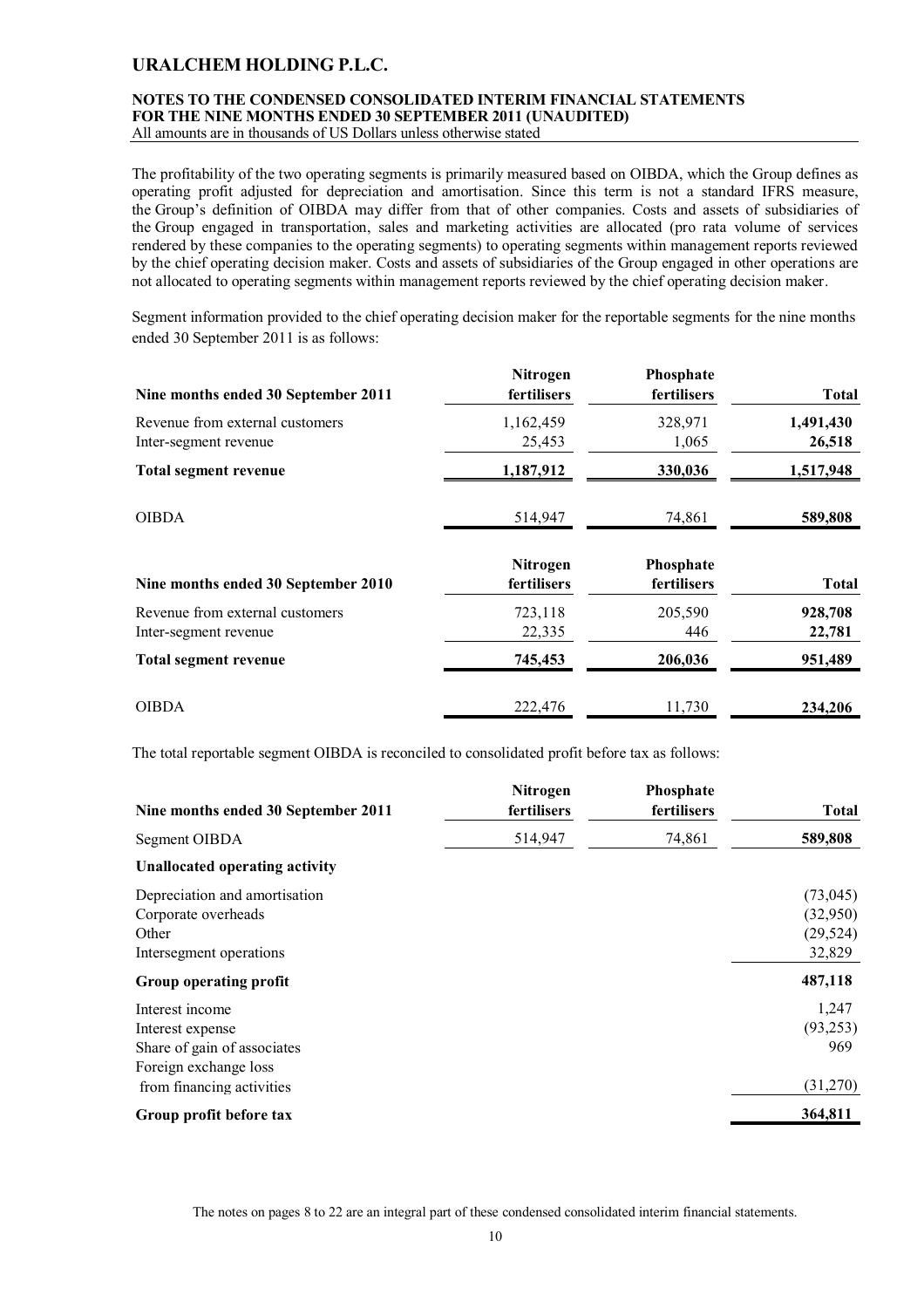### **NOTES TO THE CONDENSED CONSOLIDATED INTERIM FINANCIAL STATEMENTS FOR THE NINE MONTHS ENDED 30 SEPTEMBER 2011 (UNAUDITED)**

All amounts are in thousands of US Dollars unless otherwise stated

| Nine months ended 30 September 2010                                                                                      | Nitrogen<br>fertilisers | Phosphate<br>fertilisers | <b>Total</b>                                |
|--------------------------------------------------------------------------------------------------------------------------|-------------------------|--------------------------|---------------------------------------------|
| Segment OIBDA                                                                                                            | 222,476                 | 11,730                   | 234,206                                     |
| <b>Unallocated operating activity</b>                                                                                    |                         |                          |                                             |
| Depreciation and amortisation<br>Corporate overheads<br>Other<br>Inter-segment operations                                |                         |                          | (79, 531)<br>(27,507)<br>(33,107)<br>31,652 |
| Group operating profit                                                                                                   |                         |                          | 125,713                                     |
| Interest income<br>Interest expense<br>Share of loss of associates<br>Foreign exchange loss<br>from financing activities |                         |                          | 865<br>(114,518)<br>(735)<br>(3,895)        |
| Group profit before tax                                                                                                  |                         |                          | 7,430                                       |

The revenue from external parties reported to the chief operating decision maker is measured in a manner consistent with that in the income statement.

Total reportable segment assets are as follows:

| Total segment assets as at: | <b>Nitrogen</b><br><b>fertilisers</b> | <b>Phosphate</b><br>fertilisers | Total     |
|-----------------------------|---------------------------------------|---------------------------------|-----------|
| 30 September 2011           | 784.229                               | 308.916                         | 1,093,145 |
| 31 December 2010            | 793.932                               | 355,022                         | 1,148,954 |

The amounts provided to the chief operating decision maker with respect to total assets are measured in a manner consistent with that in the financial statements. These assets are allocated based on the operations of the segment.

Investments in shares (classified as available-for-sale financial assets or investments in associates) held by the Group are not considered to be segment assets but are rather managed at the corporate headquarters by the strategic investment function.

Non-current assets other than financial instruments and deferred tax assets are located primarily in the Russian Federation, the location of the Group's major production facilities. The total of these non-current assets located in other countries, including Cyprus, are not significant.

Information about the revenue from sales to external customers attributed to individual countries is not available as the cost to develop it would be excessive. Therefore this information is not disclosed in these condensed consolidated interim financial statements.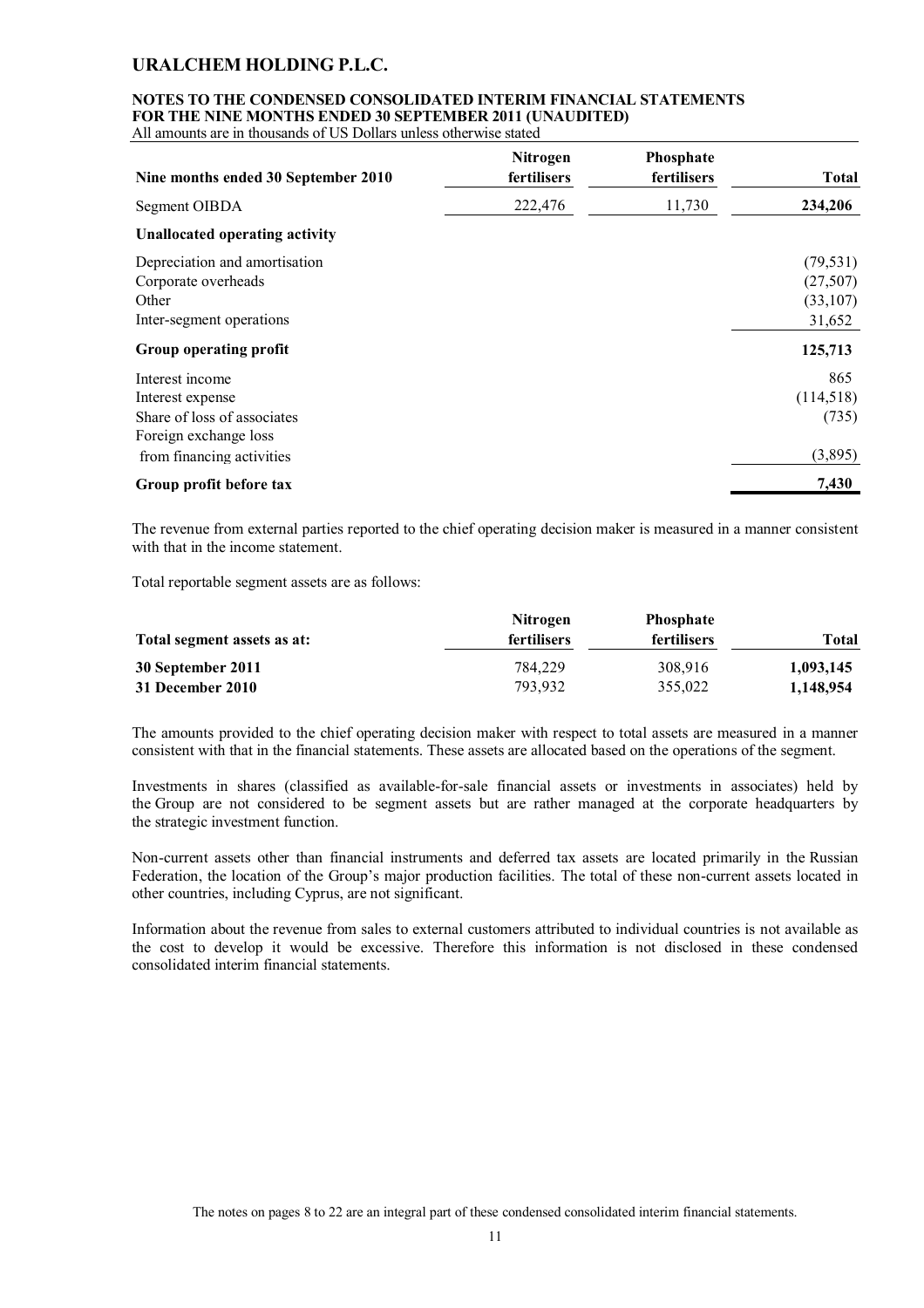# **NOTES TO THE CONDENSED CONSOLIDATED INTERIM FINANCIAL STATEMENTS FOR THE NINE MONTHS ENDED 30 SEPTEMBER 2011 (UNAUDITED)**

All amounts are in thousands of US Dollars unless otherwise stated

### **6. SALES OF GOODS**

| Nine months ended 30 September 2011                                                       | <b>Total</b>                          | <b>Export</b>                    | Russia                               | <b>CIS</b>                  |
|-------------------------------------------------------------------------------------------|---------------------------------------|----------------------------------|--------------------------------------|-----------------------------|
| <b>Mineral fertilisers</b>                                                                |                                       |                                  |                                      |                             |
| Nitrogen based fertilisers<br>Phosphate based fertilisers<br>Complex fertilisers          | 753,117<br>251,393<br>219,923         | 550,913<br>180,085<br>148,902    | 147,257<br>28,704<br>50,237          | 54,947<br>42,604<br>20,784  |
| Ammonia<br>Explosive grade ammonium nitrate<br>Inorganic acids<br>Other chemical products | 158,085<br>54,977<br>21,521<br>32,414 | 132,103<br>4,507<br>139<br>6,390 | 22,236<br>44,171<br>21,372<br>25,536 | 3,746<br>6,299<br>10<br>488 |
| <b>Total</b>                                                                              | 1,491,430                             | 1,023,039                        | 339,513                              | 128,878                     |
| Nine months ended 30 September 2010                                                       |                                       |                                  |                                      |                             |
| <b>Mineral fertilisers</b>                                                                |                                       |                                  |                                      |                             |
| Nitrogen based fertilisers<br>Phosphate based fertilisers<br>Complex fertilisers          | 483,674<br>154,636<br>120,286         | 316,389<br>96,404<br>73,527      | 117,545<br>32,584<br>30,141          | 49,740<br>25,648<br>16,618  |
| Ammonia<br>Explosive grade ammonium nitrate<br>Inorganic acids<br>Other chemical products | 99,141<br>36,331<br>13,583<br>21,057  | 97,296<br>4,033<br>1,763         | 1,845<br>28,868<br>13,583<br>18,746  | 3,430<br>548                |
| <b>Total</b>                                                                              | 928,708                               | 589,412                          | 243,312                              | 95,984                      |
| Three months ended 30 September 2011                                                      |                                       |                                  |                                      |                             |
| <b>Mineral fertilisers</b>                                                                |                                       |                                  |                                      |                             |
| Nitrogen based fertilisers<br>Complex fertilisers<br>Phosphate based fertilisers          | 251,620<br>80,826<br>73,593           | 233,753<br>42,876<br>47,386      | 14,852<br>24,750<br>12,741           | 3,015<br>13,200<br>13,466   |
| Ammonia<br>Explosive grade ammonium nitrate<br>Inorganic acids<br>Other chemical products | 55,315<br>19,030<br>7,565<br>10,165   | 44,809<br>1,049<br>139<br>2,580  | 10,506<br>15,153<br>7,422<br>7,532   | 2,828<br>4<br>53            |
| <b>Total</b>                                                                              | 498,114                               | 372,592                          | 92,956                               | 32,566                      |
| Three months ended 30 September 2010                                                      |                                       |                                  |                                      |                             |
| <b>Mineral fertilisers</b>                                                                |                                       |                                  |                                      |                             |
| Nitrogen based fertilisers<br>Phosphate based fertilisers<br>Complex fertilisers          | 143,031<br>53,144<br>46,887           | 126,807<br>25,156<br>26,836      | 11,083<br>18,396<br>11,363           | 5,141<br>9,592<br>8,688     |
| Ammonia<br>Explosive grade ammonium nitrate<br>Inorganic acids                            | 27,550<br>14,500<br>5,814             | 26,895<br>1,934                  | 655<br>11,069<br>5,814               | 1,497                       |
| Other chemical products                                                                   | 7,009                                 | 792                              | 6,031                                | 186                         |
| <b>Total</b>                                                                              | 297,935                               | 208,420                          | 64,411                               | 25,104                      |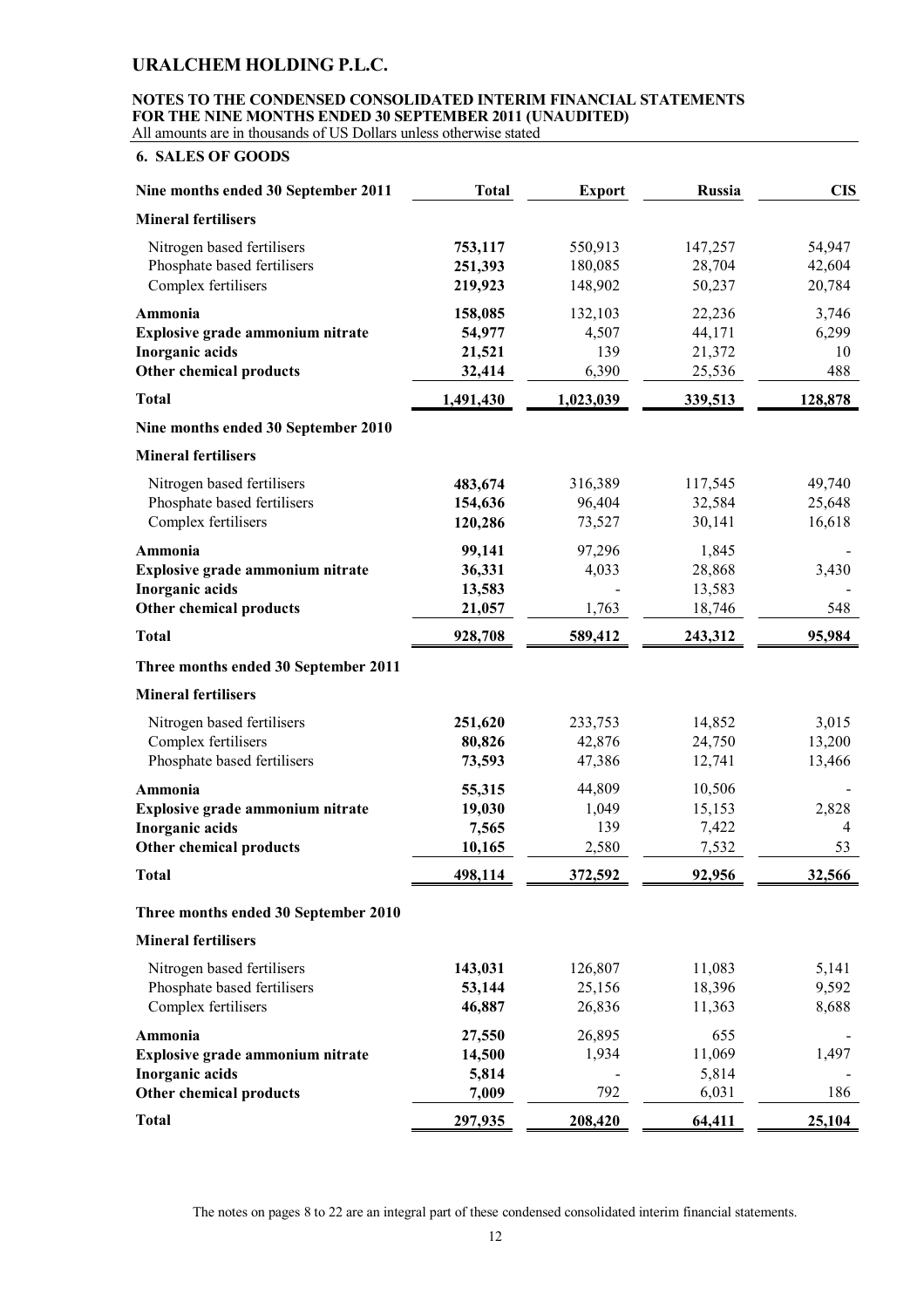#### **NOTES TO THE CONDENSED CONSOLIDATED INTERIM FINANCIAL STATEMENTS FOR THE NINE MONTHS ENDED 30 SEPTEMBER 2011 (UNAUDITED)** All amounts are in thousands of US Dollars unless otherwise stated

**7. COST OF SALES**

| 7. CUƏTUF ƏALEƏ                  |         |                   |              |                    |
|----------------------------------|---------|-------------------|--------------|--------------------|
|                                  |         | Nine months ended |              | Three months ended |
|                                  |         | 30 September      | 30 September |                    |
|                                  | 2011    | 2010              | 2011         | 2010               |
| Raw materials, including:        |         |                   |              |                    |
| Natural gas                      | 219,400 | 178,024           | 68,957       | 52,806             |
| Apatite                          | 106,553 | 90,939            | 32,457       | 29,154             |
| Potassium chloride               | 23,189  | 15,006            | 9,936        | 5,860              |
| Sulphur                          | 21,697  | 10,676            | 8,040        | 3,391              |
| Other raw materials              | 39,320  | 32,946            | 16,207       | 8,813              |
| Energy and utilities             | 102,373 | 79,295            | 30,276       | 26,754             |
| Wages and salaries               | 56,929  | 50,488            | 19,048       | 16,616             |
| Depreciation                     | 55,879  | 62,460            | 18,113       | 19,807             |
| Social taxes                     | 18,527  | 12,446            | 6,156        | 4,042              |
| Repairs and maintenance          | 5,438   | 3,059             | 2,940        | 1,916              |
| (Increase)/decrease in inventory |         |                   |              |                    |
| balance of work in progress and  |         |                   |              |                    |
| finished goods                   | (7,004) | (11, 466)         | (18, 504)    | 1,745              |
| Other                            | 14,676  | 12,988            | 4,599        | 5,096              |
| <b>Total</b>                     | 656,977 | 536,861           | 198,225      | 176,000            |

### **8. SELLING AND DISTRIBUTION EXPENSES**

|                               | Nine months ended<br>30 September |         | Three months ended<br>30 September |        |
|-------------------------------|-----------------------------------|---------|------------------------------------|--------|
|                               | 2011                              | 2010    | 2011                               | 2010   |
| Transportation, including:    |                                   |         |                                    |        |
| Railway tariff                | 141,839                           | 96,049  | 36,806                             | 26,322 |
| Freight and transshipment     | 101,782                           | 71,941  | 37,661                             | 28,968 |
| Rail cars rent expenses       | 28,097                            | 13,070  | 9,534                              | 3,228  |
| Other transportation expenses | 10,656                            | 9,052   | 2,423                              | 2,558  |
| Wages and salaries            | 12,960                            | 9,495   | 3,685                              | 3,268  |
| Depreciation                  | 9,890                             | 8,835   | 4,189                              | 3,050  |
| Advertising and marketing     | 5,957                             | 6,865   | 2,055                              | 2,178  |
| Social taxes                  | 3,538                             | 1,781   | 1,591                              | 670    |
| Customs clearance charges     | 2,194                             | 1,966   | 808                                | 643    |
| Commissions and agent fees    | 941                               | 668     | 633                                | 312    |
| Other                         | 13,656                            | 12,729  | 3,304                              | 3,136  |
| Total                         | 331,510                           | 232,451 | 102,689                            | 74,333 |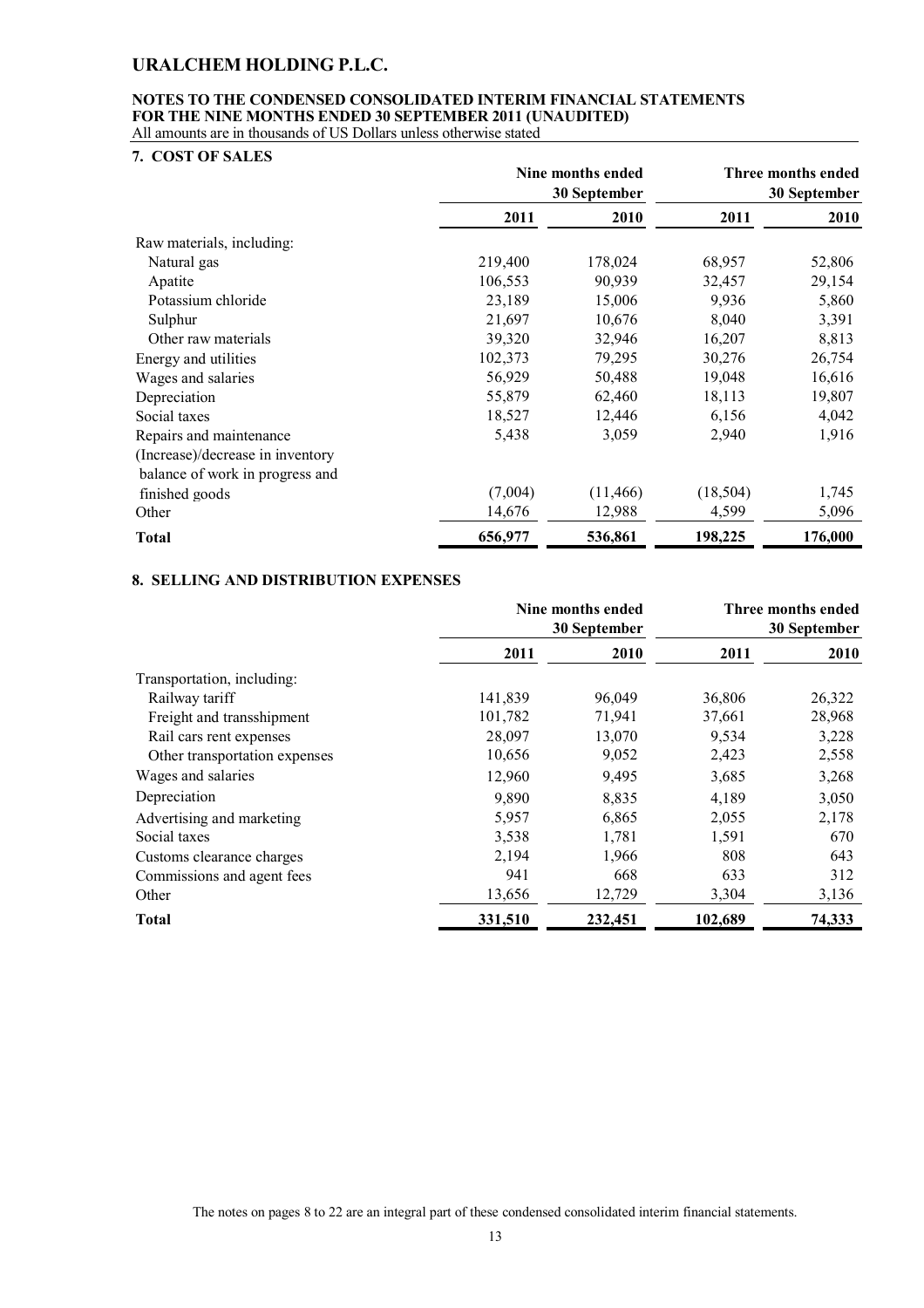#### **NOTES TO THE CONDENSED CONSOLIDATED INTERIM FINANCIAL STATEMENTS FOR THE NINE MONTHS ENDED 30 SEPTEMBER 2011 (UNAUDITED)** All amounts are in thousands of US Dollars unless otherwise stated

### **9. GENERAL AND ADMINISTRATIVE EXPENSES**

|                                      | Nine months ended<br>30 September |        | Three months ended<br>30 September |        |
|--------------------------------------|-----------------------------------|--------|------------------------------------|--------|
|                                      | 2011                              | 2010   | 2011                               | 2010   |
| Wages and salaries                   | 43,351                            | 35,699 | 13,726                             | 11,102 |
| Social taxes                         | 7,516                             | 5,405  | 2,070                              | 1,308  |
| Depreciation                         | 5,040                             | 6,985  | 1,516                              | 1,870  |
| Audit, legal and consulting services | 4,452                             | 6,616  | 1,778                              | 1,770  |
| Rent                                 | 2,504                             | 2,726  | 836                                | 929    |
| Security                             | 2,279                             | 2,897  | 733                                | 969    |
| Fines and penalties                  | 1,420                             | 446    | 173                                | 149    |
| Bank charges                         | 1,188                             | 1,384  | 413                                | 451    |
| Other                                | 17,973                            | 21,084 | 6,073                              | 6,720  |
| <b>Total</b>                         | 85,723                            | 83,242 | 27,318                             | 25,268 |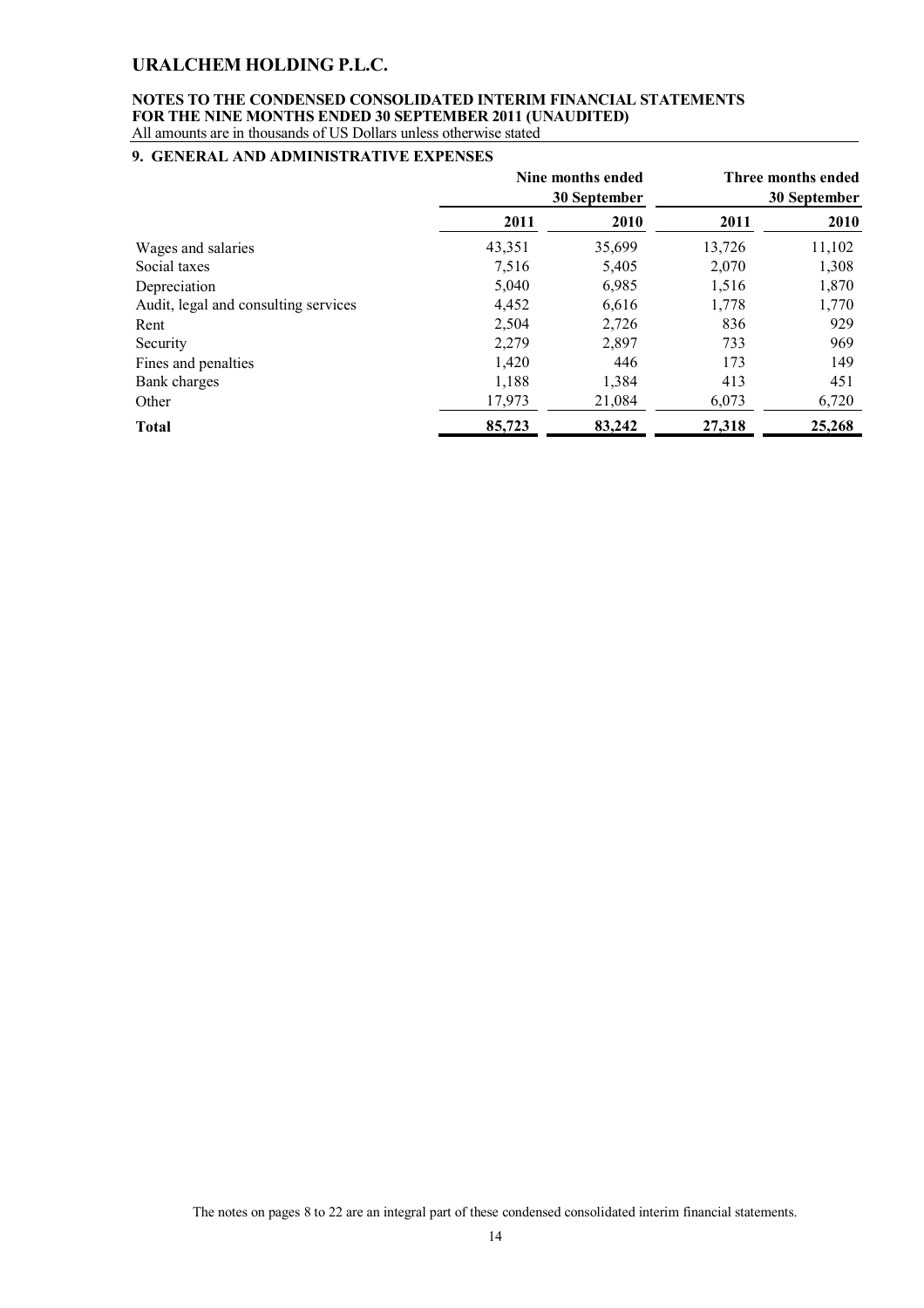#### **NOTES TO THE CONDENSED CONSOLIDATED INTERIM FINANCIAL STATEMENTS FOR THE NINE MONTHS ENDED 30 SEPTEMBER 2011 (UNAUDITED)** All amounts are in thousands of US Dollars unless otherwise stated

#### **10. PROPERTY, PLANT AND EQUIPMENT**

|                                       | <b>Buildings</b><br>and<br>structures | Machinery,<br>equipment<br>and transport | Other    | Construction<br>in-progress | <b>Total</b> |
|---------------------------------------|---------------------------------------|------------------------------------------|----------|-----------------------------|--------------|
| Cost                                  |                                       |                                          |          |                             |              |
| <b>Balance at 1 January 2011</b>      | 302,522                               | 523,515                                  | 31,222   | 81,719                      | 938,978      |
| Additions                             | 3,354                                 | 39,259                                   | 657      | 24,049                      | 67,319       |
| Transfers                             | 15                                    | 2,678                                    | 866      | (3,559)                     |              |
| Disposals                             | (797)                                 | (5, 724)                                 | (8,945)  | (1,976)                     | (17, 442)    |
| Effect of translation to              |                                       |                                          |          |                             |              |
| presentation currency                 | (14,881)                              | (26, 322)                                | 869      | (4,862)                     | (45, 196)    |
| <b>Balance at 30 September 2011</b>   | 290,213                               | 533,406                                  | 24,669   | 95,371                      | 943,659      |
| <b>Balance at 1 January 2010</b>      | 294,828                               | 486,490                                  | 33,885   | 111,656                     | 926,859      |
| <b>Additions</b>                      | 1,754                                 | 6,086                                    | 839      | 22,505                      | 31,184       |
| Transfers                             | 3,054                                 | 21,272                                   | 942      | (25, 268)                   |              |
| Disposals<br>Effect of translation to | (72)                                  | (2,523)                                  | (769)    | (3,834)                     | (7, 198)     |
| presentation currency                 | (1, 563)                              | (2,664)                                  | (50)     | (103)                       | (4,380)      |
| <b>Balance at 30 September 2010</b>   | 298,001                               | 508,661                                  | 34,847   | 104,956                     | 946,465      |
| <b>Accumulated depreciation</b>       |                                       |                                          |          |                             |              |
| <b>Balance at 1 January 2011</b>      | (78, 971)                             | (213, 720)                               | (8,214)  |                             | (300, 905)   |
| Charge for the year                   | (19, 158)                             | (48,970)                                 | (2,681)  |                             | (70, 809)    |
| Disposals                             | 133                                   | 2,918                                    | 591      |                             | 3,642        |
| Effect of translation to              |                                       |                                          |          |                             |              |
| presentation currency                 | 5,300                                 | 13,490                                   | 353      |                             | 19,143       |
| <b>Balance at 30 September 2011</b>   | (92, 696)                             | (246, 282)                               | (9,951)  |                             | (348, 929)   |
| <b>Balance at 1 January 2010</b>      | (53, 108)                             | (145, 359)                               | (5, 454) |                             | (203, 921)   |
| Charge for the year                   | (20, 642)                             | (54, 737)                                | (2,901)  |                             | (78, 280)    |
| Disposals                             | 60                                    | 840                                      | 81       |                             | 981          |
| Effect of translation to              |                                       |                                          |          |                             |              |
| presentation currency                 | 378                                   | 1,245                                    | 42       |                             | 1,665        |
| <b>Balance at 30 September 2010</b>   | (73,312)                              | (198, 011)                               | (8, 232) |                             | (279, 555)   |
| <b>Carrying value</b>                 |                                       |                                          |          |                             |              |
| At 1 January 2011                     | 223,551                               | 309,795                                  | 23,008   | 81,719                      | 638,073      |
| At 30 September 2011                  | 197,517                               | 287,124                                  | 14,718   | 95,371                      | 594,730      |

As at 30 September 2011, property, plant and equipment included advances paid for acquisition of the property, plant and equipment in the amount of USD 51,510 thousand (31 December 2010: USD 45,914 thousand).

The Group leases certain items of machinery, equipment and transport under a number of finance lease agreements with third parties. As at 30 September 2011, the net book value of leased machinery, equipment and transport was USD 51,660 thousand (31 December 2010: USD 45,065 thousand).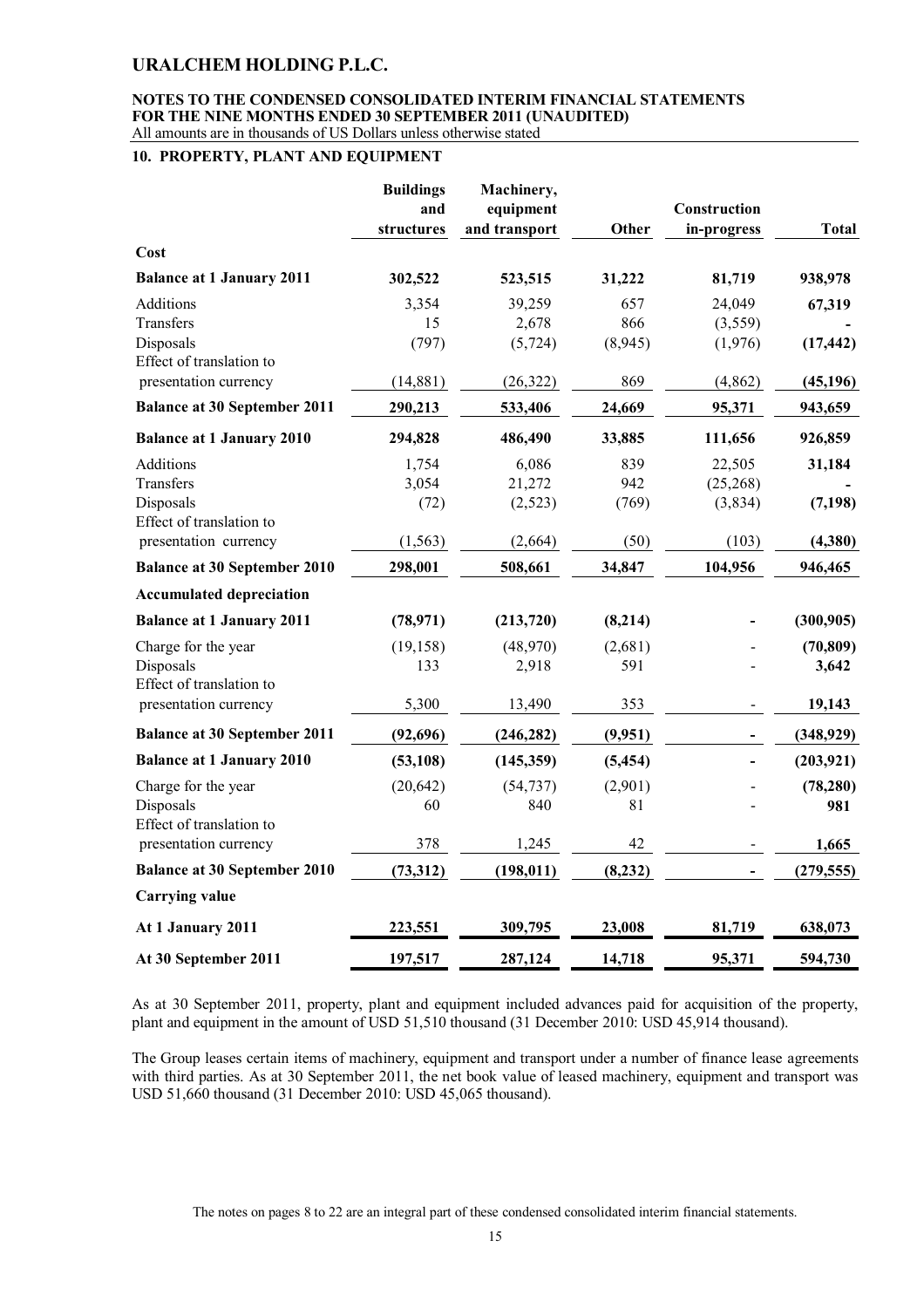### **NOTES TO THE CONDENSED CONSOLIDATED INTERIM FINANCIAL STATEMENTS FOR THE NINE MONTHS ENDED 30 SEPTEMBER 2011 (UNAUDITED)**

All amounts are in thousands of US Dollars unless otherwise stated

### **Assets pledged as collateral**

The carrying values of property, plant and equipment pledged to secure loans and borrowings granted to the Group were as follows (refer to note 12):

| 30 September 2011 | 31 December 2010 |
|-------------------|------------------|
| 104,836           | 136,300          |
| 20.861            | 21,433           |
| 603               | 1,276            |
| 126,300           | 159,009          |
|                   |                  |

### **11. INVENTORIES**

|                                                                | 30 September 2011 | 31 December 2010 |
|----------------------------------------------------------------|-------------------|------------------|
| Inventories expected to be recovered after twelve months       |                   |                  |
| Catalytic agents                                               | 28,224            | 29,983           |
| Other inventories                                              | 1,744             | 2,721            |
|                                                                | 29,968            | 32,704           |
| Inventories expected to be recovered in the next twelve months |                   |                  |
| Raw materials, net of allowance for obsolescence               | 60,817            | 51,556           |
| Finished goods                                                 | 55,636            | 54,287           |
| Work in progress                                               | 7,696             | 6,785            |
| Goods for resale                                               | 1,676             | 310              |
|                                                                | 125,825           | 112,938          |
| <b>Total</b>                                                   | 155,793           | 145,642          |

During the nine months ended 30 September 2011, the Group recognised a write down of USD 1,138 thousand to reduce the carrying amount of inventories to net realisable value (nine months ended 30 September 2010: USD 1,614 thousand). At 30 September 2011, inventories in the amount of USD 938 thousand were stated at net realisable value (31 December 2010: USD 5,526 thousand).

At 30 September 2011, raw materials were presented net of allowance for obsolescence of USD 4,313 thousand (31 December 2010: USD 4,902 thousand). During the nine months ended 30 September 2011, the Group recognised USD 316 thousand (nine months ended 30 September 2010: USD 37 thousand) and released USD 905 thousand (nine months ended 30 September 2010: USD 1,018 thousand) of allowance for obsolescence of raw materials.

Certain inventories were pledged to secure bank loans and borrowings granted to the Group, as follows:

|                                                          | 30 September 2011 | 31 December 2010 |
|----------------------------------------------------------|-------------------|------------------|
| Carrying value of pledged inventories (refer to note 12) | 19.405            | 38.981           |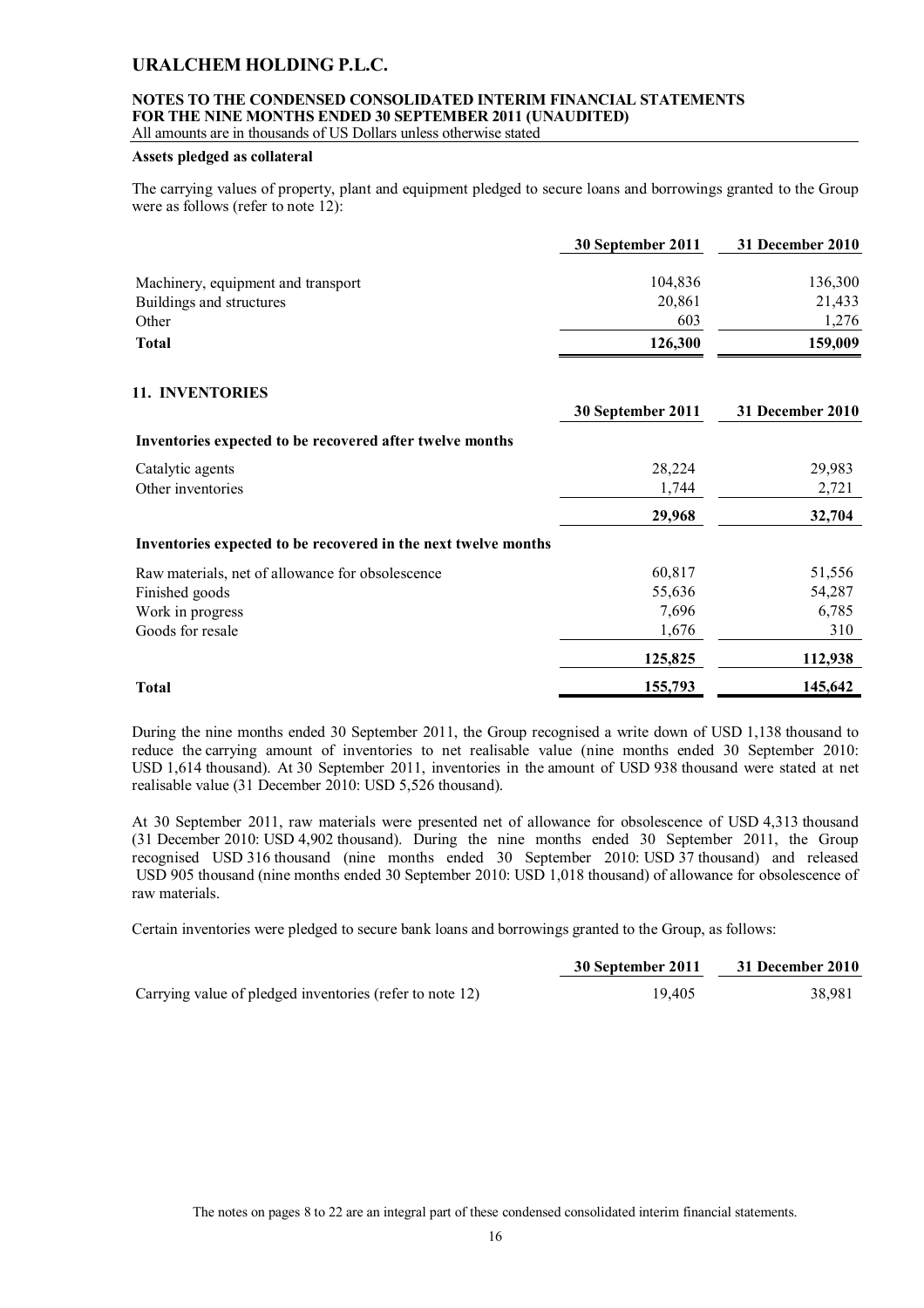#### **NOTES TO THE CONDENSED CONSOLIDATED INTERIM FINANCIAL STATEMENTS FOR THE NINE MONTHS ENDED 30 SEPTEMBER 2011 (UNAUDITED)** All amounts are in thousands of US Dollars unless otherwise stated

### **12. LOANS AND BORROWINGS**

|                                                                                             | 30 September 2011 | 31 December 2010 |
|---------------------------------------------------------------------------------------------|-------------------|------------------|
| Loans denominated in USD                                                                    | 952,917           | 1,163,365        |
| Loans denominated in RUR                                                                    | 182,529           | 190,941          |
| Loans denominated in EUR                                                                    | 1,362             |                  |
| <b>Total</b>                                                                                | 1,136,808         | 1,354,306        |
| Less: current portion repayable within twelve<br>months and shown under current liabilities | (529,686)         | (473,263)        |
| Long-term portion of loans and borrowings                                                   | 607,122           | 881,043          |

### **Loans denominated in USD**

In January 2011, the Group reached an agreement with Raiffeisen Bank to partly extend the repayment of a shortterm loan denominated in USD in the amount of USD 57,000 thousand from 2011 to February – May 2012. The agreement requires early partial repayment of the amount extended in the event of an IPO or bond offering made by the Group. The average interest rate on the loan remained unchanged.

In February 2011, the Group reached an agreement with UniCredit Bank to extend the repayment of short-term loans in the amount of USD 190,000 thousand from February 2011 to February - May 2012. The annual interest rate on these facilities decreased from Libor  $1m + 5.9%$  - 6.15% to Libor  $1m + 5.8%$  per annum.

In the end of September 2011, the Group signed an agreement with Sberbank to extend the repayment of the loan in the amount of USD 400,000 thousand. The deal was closed in October 2011 (refer to note15)

The loans denominated in USD had a weighted average annual interest rate of 7.2% during the nine months ended 30 September 2011 (during the year ended 31 December 2010: 8.1%) and included the following borrowings:

- USD 22,640 thousand (31 December 2010: USD 84,797 thousand) at a fixed rate of 6.2% (31 December 2010: from 7.0% to 9.0%) per annum; and
- USD 930,277 thousand (31 December 2010: USD 1,002,118 thousand) at floating rates linked to Libor varying from 5.9% to 7.7% (31 December 2010: linked to Libor 1m and Libor 3m, varying from 6.2% to 7.7%) per annum.

The loans denominated in USD are due in the years 2011 to 2013. As at 30 September 2011, USD-denominated loans in the amount of USD 930,277 thousand (31 December 2010: USD 1,144,504 thousand) were secured by 100.0% of OJSC Uralchem's shares (31 December 2010: 100.0%), 74.8% of VMF's shares (31 December 2010: 74.8%), 96.8% of KCCW MFP's shares (31 December 2010: 87.4 %) and 44.3% of OJSC Perm Mineral Fertilisers' ("PMF") shares (31 December 2010: 44.3%) held by the Group and certain fixed assets and inventories (refer to notes 10 and 11).

#### **Loans denominated in RUR**

In June 2011, the Group obtained a credit facility from Sberbank in the amount of USD 35,622 thousand, which matures in June 2013. The annual interest rate on this facility is settled at MosPrime rate  $+3.9\%$  per annum.

In August 2011, the Group reached an agreement with Sberbank to reduce the annual interest rate from 13% to 9%.

Loans denominated in RUR consist of a loan of USD 151,133 thousand (31 December 2010: USD 158,080 thousand) that bears interest at a fixed rate of 9.0% (31 December 2010: 13.0%) per annum and is repayable in quarterly instalments starting from June 2012 with the final instalment due on June 2013 and a loan of USD 31,396 thousand (31 December 2010: nil) that bears interest at floating rate linked to MosPrime and equals 8.1% (31 December 2010: nil) per annum and is due in June 2013.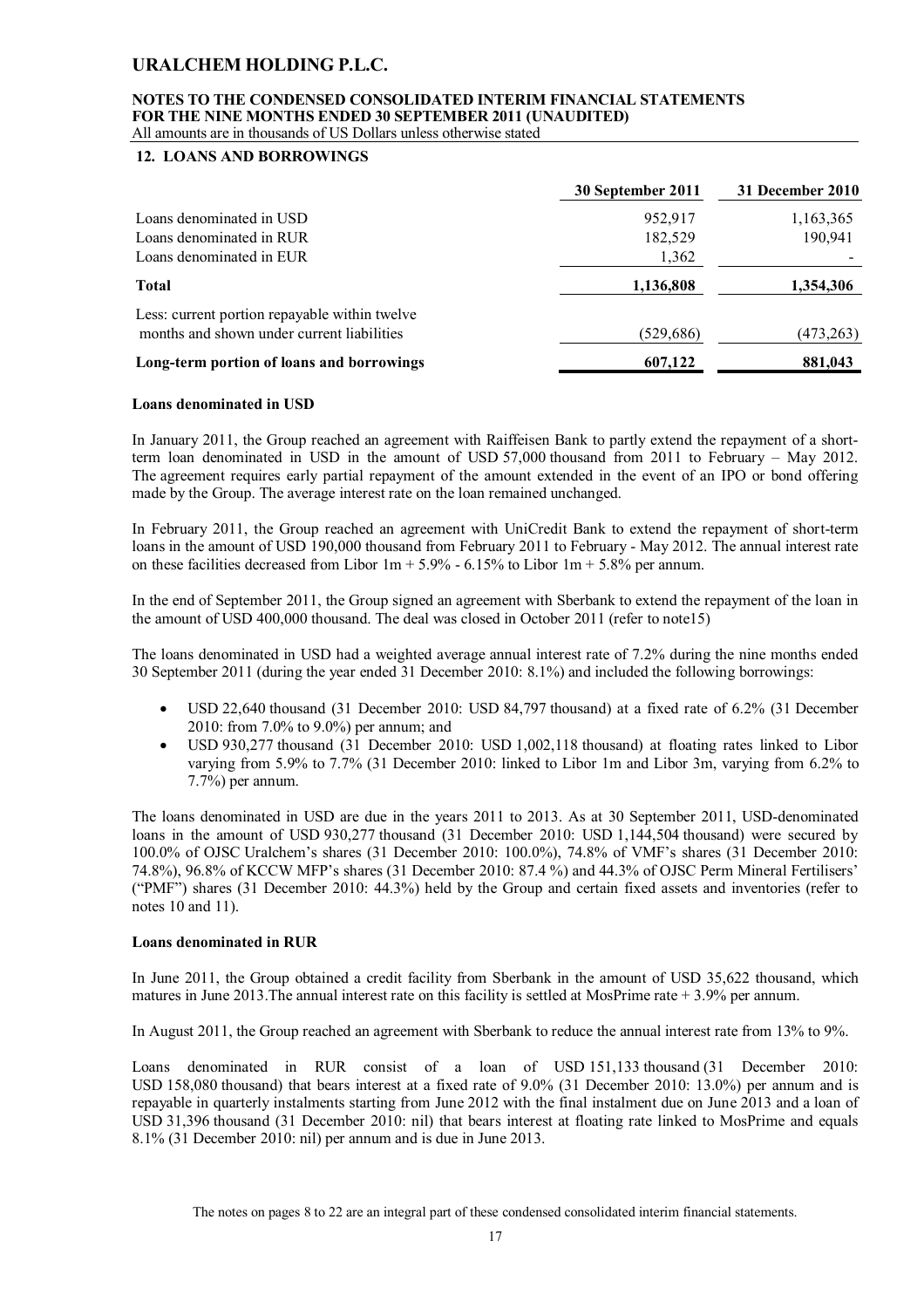# **NOTES TO THE CONDENSED CONSOLIDATED INTERIM FINANCIAL STATEMENTS FOR THE NINE MONTHS ENDED 30 SEPTEMBER 2011 (UNAUDITED)**

All amounts are in thousands of US Dollars unless otherwise stated

The loans are secured by 100.0% of OJSC Uralchem's shares (31 December 2010: 100.0%), 74.8% of VMF's shares (31 December 2010: 74.8%), 96.8% of KCCW MFP's shares (31 December 2010: 87.4 %) and 44.3% of PMF's shares (31 December 2010: 44.3%) held by the Group and certain fixed assets and inventories (refer to notes 10 and 11).

Total loans and borrowings were repayable as follows:

|                               | 30 September 2011 | 31 December 2010 |
|-------------------------------|-------------------|------------------|
| Due within three months       | 31,931            | 268,756          |
| Due from three to six months  | 152,591           | 37,399           |
| Due from six to twelve months | 345,164           | 167,108          |
|                               | 529,686           | 473,263          |
| Due in the second year        | 465,257           | 414,988          |
| Due in the third year         | 141,865           | 466,055          |
|                               | 607,122           | 881,043          |

The Group's bank loans are subject to the restrictive covenants, including but not limited to:

- set-up limits for the total amount of borrowings of certain Group subsidiaries;
- set-up limit for the Group total amount of loans and borrowings not exceeding USD 1,400,000 thousand;
- bank approval for any transfer of pledged property;
- set-up limits for the amount of cash collections of certain Group subsidiaries that have to be transferred to the accounts at defined banks;
- set-up limit for the annualised "net debt/EBITDA" ratio not exceeding 3.5; and
- set-up limits for disposal of assets with a carrying value of more than USD 3,137 thousand for OJSC Uralchem.

All loan agreements have acceleration clauses, allowing the creditors to request early repayment of outstanding amounts in case of non-compliance with these covenants.

### **13. RELATED PARTIES TRANSACTIONS AND OUTSTANDING BALANCES**

Related parties include shareholders, entities under common ownership and control with the Group and members of key management personnel. The Group enters into transactions with related parties in the ordinary course of business for the purchase and sale of goods and services and in relation to the provision of financing arrangements to and from its parent entity or entities under common ownership and control.

The Group had the following outstanding balances with related parties:

|                                    | 30 September 2011 | 31 December 2010 |
|------------------------------------|-------------------|------------------|
| <b>Parent company of the Group</b> |                   |                  |
| Loans and borrowings               | (22,640)          | (18, 754)        |
| Other payables                     | (28, 537)         | (51,323)         |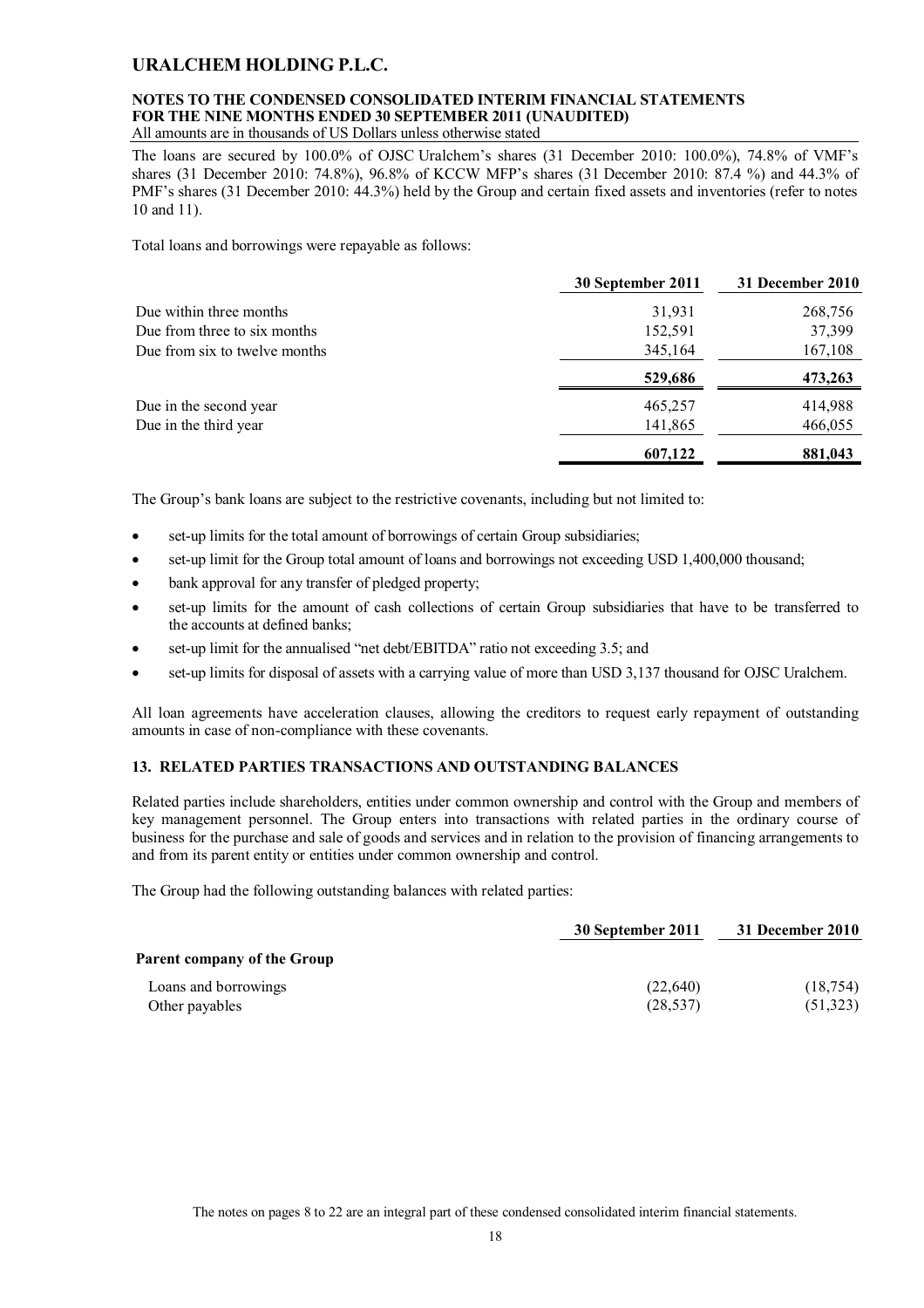#### **NOTES TO THE CONDENSED CONSOLIDATED INTERIM FINANCIAL STATEMENTS FOR THE NINE MONTHS ENDED 30 SEPTEMBER 2011 (UNAUDITED)**

All amounts are in thousands of US Dollars unless otherwise stated

|                                                            | 30 September 2011 | 31 December 2010 |
|------------------------------------------------------------|-------------------|------------------|
| Entities under common ownership and control with the Group |                   |                  |
| Trade and other receivables                                | 4,773             | 5,070            |
| Advances paid and prepaid expenses                         | 118               |                  |
| Promissory notes of related parties, at amortised cost     | 333               | 349              |
| Trade and other payables                                   | (1,808)           | (1,621)          |
| Advances received                                          | 2                 |                  |

The Group entered into the following transactions with related parties:

|                                                            | Nine months ended<br>30 September 2011 | Nine months ended<br>30 September 2010 |
|------------------------------------------------------------|----------------------------------------|----------------------------------------|
| Parent company of the Group                                |                                        |                                        |
| Proceeds from repayment of loans issued                    |                                        | 35,124                                 |
| Interest income                                            | 924                                    | 74                                     |
| Interest expense                                           | (1,995)                                | (58)                                   |
| Entities under common ownership and control with the Group |                                        |                                        |
| Sales of goods and services                                | 40,962                                 | 30,888                                 |
| Purchases of goods and services                            | (9,638)                                | (7,009)                                |
| Interest income                                            | 134                                    | 117                                    |
| Other income                                               | 182                                    | 503                                    |

### **Transactions with related parties**

#### *Sales and purchases of goods*

Sales of goods to related parties were made on market terms. Sales of services, which mainly consisted of sales of electricity and heat energy, were made at prices established by the Federal Utility Committee, a government regulator responsible for establishing and monitoring the prices on the utility market in the Russian Federation.

Purchases from related parties which primarily included purchases of raw materials for production of nitrogen fertilisers were made at market prices plus an insignificant premium of 1.0% to 2.0% as reimbursement for operating expenses of those entities.

### *Loans received from parent company*

As at 30 September 2011, the USD-denominated loan received from parent company in the amount of USD 22,640 thousand (31 December 2010: USD 18,754 thousand) bears interest at a fixed rate of 6.2% (31 December 2010: 7.0%) per annum.

#### *Dividends received from related parties*

During the year ended 31 December 2010, the Group received dividends from PMF in the amount of USD 16,423 thousand, of which the Group was obliged to transfer USD 15,638 thousand to its parent company in accordance with the original purchase agreement. This amount has been recorded in other payables in the consolidated statement of financial position as at 31 December 2010 and shown as a distribution to shareholders in the consolidated statement of changes in equity for the year then ended. During the nine months ended 30 September 2011, the Group repaid this liability to its parent company in the amount of USD 15,778 thousand.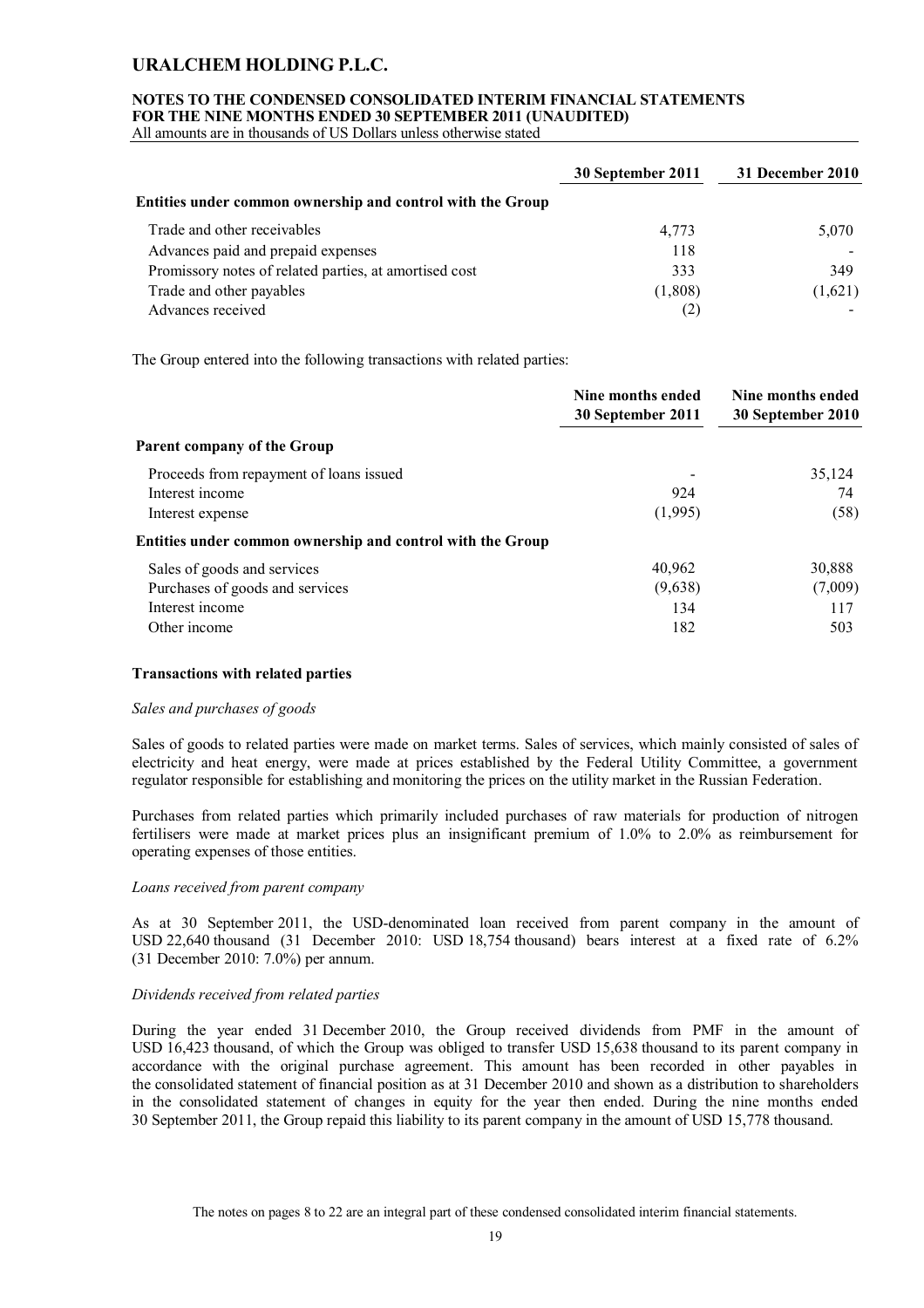### **NOTES TO THE CONDENSED CONSOLIDATED INTERIM FINANCIAL STATEMENTS FOR THE NINE MONTHS ENDED 30 SEPTEMBER 2011 (UNAUDITED)**

All amounts are in thousands of US Dollars unless otherwise stated

#### **Compensation of key management personnel**

The compensation of key management personnel of the Group for the nine months ended 30 September 2011 comprised salaries and cash bonuses in the amount of USD 12,583 thousand (nine months ended 30 September 2010: USD 5,940 thousand), including social taxes in the amount of USD 505 thousand (nine months ended 30 September 2010: USD 735 thousand).

### **14. COMMITMENTS AND CONTINGENCIES**

### **Purchase of natural gas**

In December 2007, the Group entered into binding purchase agreements with Gazprom and Novatek, to purchase defined volumes of natural gas.

Future minimum costs under non-cancellable purchase agreements were as follows:

|                            | 30 September 2011 | 31 December 2010 |
|----------------------------|-------------------|------------------|
| Due in one year            | 271,764           | 271,899          |
| Due from two to five years | 59.393            | 248,471          |
| <b>Total</b>               | 331,157           | 520,370          |
|                            |                   |                  |

### **Purchase of apatite concentrate**

In October 2010, the Group entered into purchase agreement with Apatit, to purchase defined volumes of apatite concentrate.

Future minimum costs under non-cancellable purchase agreement were as follows:

|                            | 30 September 2011 | 31 December 2010 |
|----------------------------|-------------------|------------------|
| Due in one year            | 101,161           | 103,577          |
| Due from two to five years | 24.758            | 103,577          |
| <b>Total</b>               | 125,919           | 207,154          |

#### **Purchase of potassium chloride**

In November 2010, the Group entered into purchase agreements with Uralkali, to purchase defined volumes of potassium chloride.

Future minimum costs under non-cancellable purchase agreements were as follows:

| 30 September 2011 | 31 December 2010 |
|-------------------|------------------|
| 18.903            | 17,585           |
| 28.483            | 46,550           |
| 47,386            | 64,135           |
|                   |                  |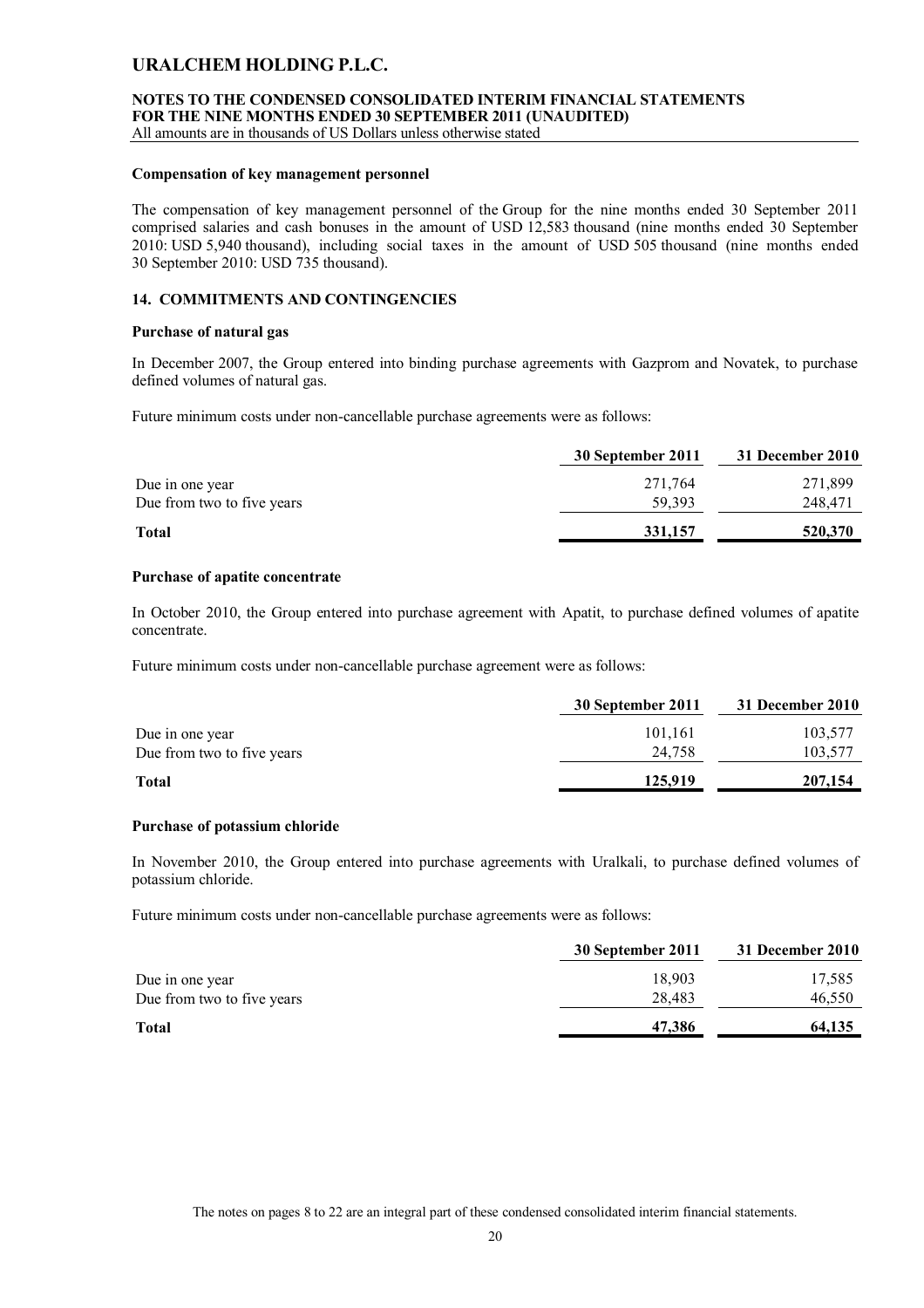### **NOTES TO THE CONDENSED CONSOLIDATED INTERIM FINANCIAL STATEMENTS FOR THE NINE MONTHS ENDED 30 SEPTEMBER 2011 (UNAUDITED)**

All amounts are in thousands of US Dollars unless otherwise stated

### **Capital commitments**

|                                              | 30 September 2011 | 31 December 2010 |
|----------------------------------------------|-------------------|------------------|
| Acquisition of property, plant and equipment | 11.121            | 4.684            |
| <b>Total</b>                                 | 11.121            | 4,684            |

### **Operating leases: Group as a lessee**

The Group leases certain machinery, equipment and office premises. The respective lease agreements have an average life of one to five years with no renewal option at the end of the lease term.

Future minimum rental expenses under non-cancellable operating leases were as follows:

|                            | 30 September 2011 | 31 December 2010 |
|----------------------------|-------------------|------------------|
| Due in one year            | 25,771            | 29,280           |
| Due from two to five years | 33.833            | 46,082           |
| <b>Total</b>               | 59,604            | 75,362           |

### **Litigation**

The Group has a number of claims and litigation relating to sales and purchases. Management believes that none of these claims, individually or in aggregate, will have a material adverse impact on the Group.

#### **Taxation contingencies in the Russian Federation**

The Russian Federation currently has a number of laws related to various taxes imposed by both federal and regional governmental authorities. Applicable taxes include VAT, corporate income tax, social taxes, together with others. Laws related to these taxes have not been in force for significant periods, in contrast to more developed market economies; therefore, the government's implementation of these regulations is often inconsistent or nonexistent. Accordingly, few precedents with regard to tax rulings have been established. Tax declarations, together with other legal compliance areas (for example, customs and currency control matters), are subject to review and investigation by a number of authorities, which are enabled by law to impose severe fines, penalties and interest charges. These facts create tax risks in Russia that are more significant than typically found in countries with more developed tax systems. Generally, tax declarations remain open and subject to inspection for a period of three years following the tax year.

While management believes that it has adequately provided for tax liabilities based on its interpretation of current and previous legislation, the risk remains that tax authorities in the Russian Federation could take different positions with regard to interpretive issues. This uncertainty may expose the Group to additional taxation, fines and penalties that could be significant.

### **Environmental matters**

The Group is subject to extensive federal, state and local environmental controls and regulations in the regions of the Russian Federation in which it operates. The Group's operations involve the discharge of materials, contaminants and waste water into the environment that could potentially impact on flora and fauna, and give rise to other environmental concerns.

The Group's management believes that its production facilities are in compliance with all current existing environmental legislation in the regions in which it operates. However, environmental laws and regulations continue to evolve.

The Group is unable to predict the timing or extent to which those laws and regulations may change. Such change, if it occurs, may require that the Group modernise technology and upgrade production equipment to meet more stringent standards.